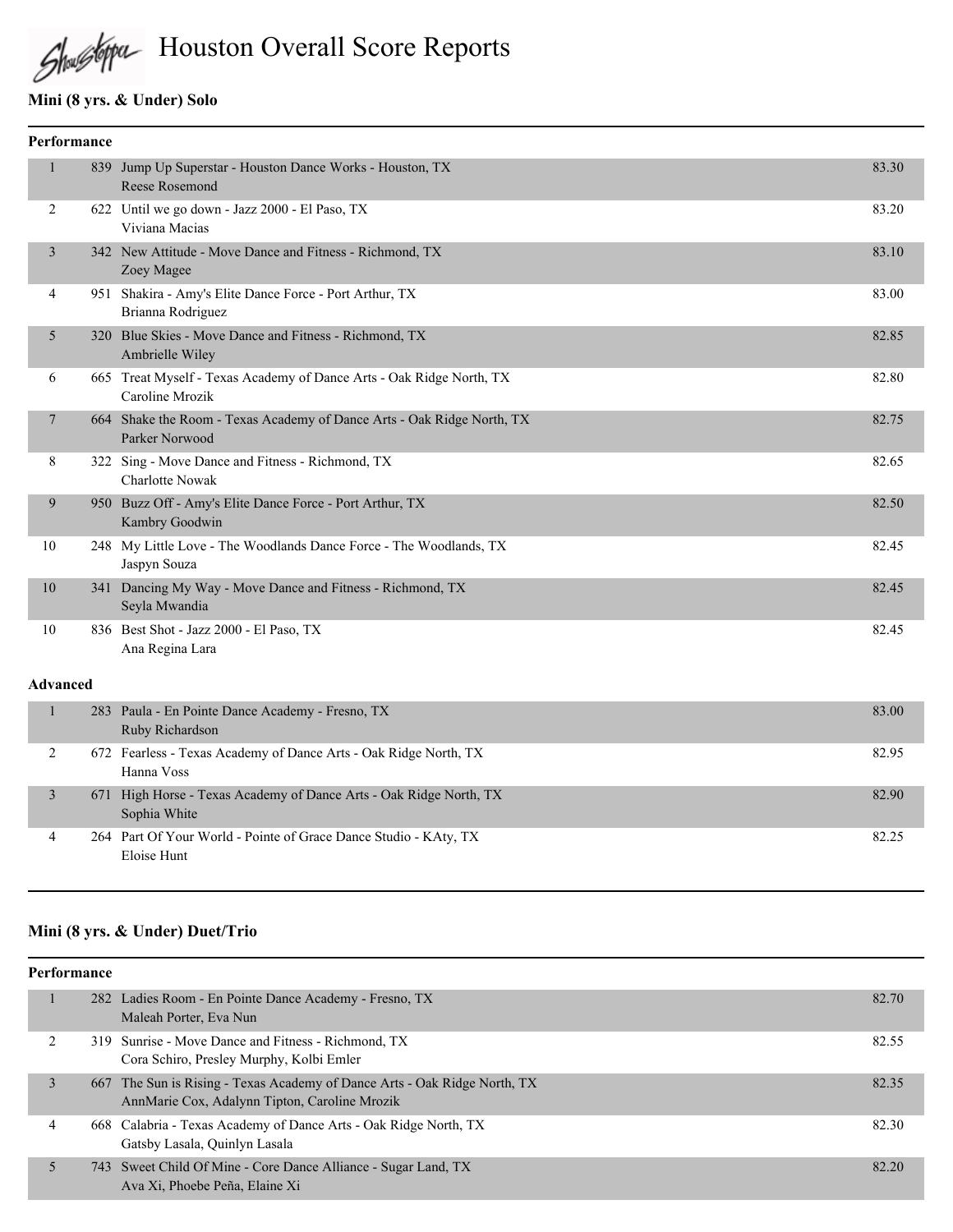| 6  | 757 - | Born to Be Alive - Hintze Dance Center - Houston, TX<br>Quinn Stoebner, Tatum Farmer                           | 81.95 |
|----|-------|----------------------------------------------------------------------------------------------------------------|-------|
|    |       | 114 Together We Stand - EnRich Gymnastics and Dance Academy - Richmond, TX<br>Laura Echols, Parker Lezar       | 81.85 |
|    |       | 818 Stand By Me - The Dance Warehouse of Sealy - Sealy, TX<br>Karyss Divin, Maddie Sowa                        | 81.85 |
| 8  |       | 569 Girls Just Wanna Have Fun - Iron Cross Inspire Dance - Richmond, TX<br>Elizabeth Gonzalez, Gabriella Ortiz | 81.80 |
| 8  |       | 744 Say A Little Prayer - Core Dance Alliance - Sugar Land, TX<br>Ava Xi, Phoebe Peña, Elaine Xi               | 81.80 |
| 9  |       | 200 Hot Hot Hot - Dance Central LLC - Cypress, TX<br>Reese Wurdeman, Taylor Brinkmeyer, Agnes Shoaf            | 81.75 |
| 10 |       | 307 Wanna Be Like You - Pointe of Grace Dance Studio - KAty, TX<br>Callie Bass, Ella Wisneski                  | 81.70 |

#### **Advanced**

|                 | 57 Kings and Queens - En Pointe Dance Academy - Fresno, TX<br>Allyson Thompson, Ruby Richardson, Kamryn Marsh | 83.30 |
|-----------------|---------------------------------------------------------------------------------------------------------------|-------|
| 2               | 289 Eye Of The Tiger - En Pointe Dance Academy - Fresno, TX<br>Eva Nun, Ruby Richardson, Kamryn Marsh         | 83.10 |
| 3               | 674 Expensive - Texas Academy of Dance Arts - Oak Ridge North, TX<br>Molly Johnson, Sophia White              | 82.55 |
| 4               | 666 Sisters - Texas Academy of Dance Arts - Oak Ridge North, TX<br>Parker Norwood, Jaden Norwood              | 82.50 |
| 5               | 268 What A Wonderful World - Pointe of Grace Dance Studio - KAty, TX<br>Grace Hunt, Millie Macaluso           | 82.15 |
| 6               | 271 ABC - Pointe of Grace Dance Studio - KAty, TX<br>Peyson Collins, Mia Gonzalez, Eloise Hunt                | 81.75 |
| $7\phantom{.0}$ | 272 Spice Up Your Life - Pointe of Grace Dance Studio - KAty, TX<br>Peyson Collins, Mia Gonzalez, Eloise Hunt | 81.55 |
|                 |                                                                                                               |       |

## **Mini (8 yrs. & Under) Small**

|                | Performance |                                                                                                                                                                                                    |        |  |
|----------------|-------------|----------------------------------------------------------------------------------------------------------------------------------------------------------------------------------------------------|--------|--|
| 1              |             | 670 It's My Party - Texas Academy of Dance Arts - Oak Ridge North, TX<br>Adalynn Tipton, AnnMarie Cox, Caroline Mrozik, Parker Norwood, Quinlyn Lasala                                             | 109.40 |  |
| 2              |             | 209 Funky Town - The Woodlands Dance Force - The Woodlands, TX<br>Ava Colletti, Viviana Higham, June Irwin, Kylie Johnson, Emerson Smith, Jaspyn Souza, Ava Sullivan                               | 109.15 |  |
| $\overline{3}$ |             | 21 Sing - The Dance Studio - Conroe, TX<br>Laila Escamillia, Frida Flores, Cheyenne Gladney, Sophie Juarez, Alija Wieladek                                                                         | 109.10 |  |
| 4              | 729         | Mambo #5 - Texas Academy of Dance Arts - Oak Ridge North, TX<br>Adalynn Tipton, AnnMarie Cox, Caroline Mrozik, Gatsby Lasala, Gavin Lieber, Parker Norwood,<br>Quinlyn Lasala, Stella Shaddock     | 109.05 |  |
| $\overline{4}$ | 977         | Fabulous - En Pointe Dance Academy - Fresno, TX<br>Eva Nun, Morgan Cooper, Maleah Porter, Madison White, Laurynn Wilcher                                                                           | 109.05 |  |
| 5              |             | 81 Daughter - EnRich Gymnastics and Dance Academy - Richmond, TX<br>Charlotte Blackman, Laura Echols, Daphne Franklin, Brooke Henderson, Parker Lezar, Maddie Ross                                 | 108.95 |  |
| 6              | 943         | Icees - Amy's Elite Dance Force - Port Arthur, TX<br>Myla Lynam, Bitty Perritt, Leah McDaniel, Karalina Plessala, Sadie Nichols, Kambry Goodwin, Lennon<br>Vidrine, Hayleigh Clopton, Averie Darby | 108.90 |  |
| 7              |             | 669 Flying - Texas Academy of Dance Arts - Oak Ridge North, TX<br>Parker Norwood, Quinlyn Lasala, AnnMarie Cox, Caroline Mrozik, Stella Shaddock                                                   | 108.85 |  |
| 8              | 145         | Blue Suede Shoes - Dance Central LLC - Cypress, TX<br>Taylor Brinkmeyer, Sydnie Stout, Charly White, Reese Wurdeman, Keira Nicholson, Andrew Kahle,<br><b>Agnes Shoaf</b>                          | 108.65 |  |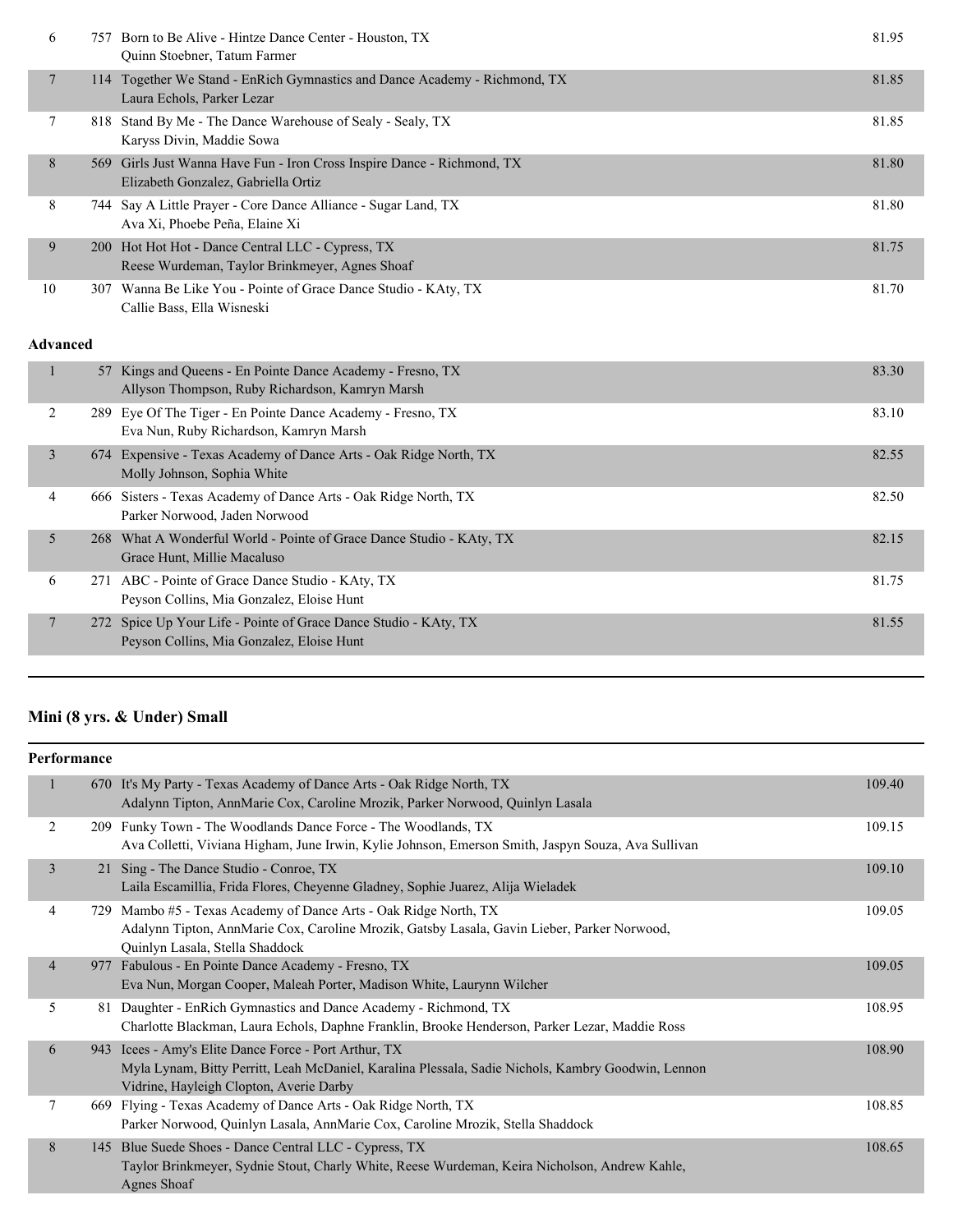| 8              |                 | 333 Worthy - Move Dance and Fitness - Richmond, TX<br>Alexa Valerio, Charlotte Olsen, Brooke Garcia, Hannah Oliver, Harper Schumann, Zoey Magee                                                            | 108.65 |
|----------------|-----------------|------------------------------------------------------------------------------------------------------------------------------------------------------------------------------------------------------------|--------|
| 9              |                 | 25 Music Makes You Lose Control - The Dance Studio - Conroe, TX<br>Aniyah Granad, Sophia Ibarra, Lilyanna Limon, Frida Flores, Cheyenne Gladney, Liana Wells, Samantha<br>Martinez                         | 108.60 |
| 9              |                 | 397 Bop Till You Drop - Dance Central LLC - Cypress, TX<br>Annalise Roberts, Averie Willmoth, Emmie Kate Barfuss, Juliana Westra, Lyonesse Marais, Millie<br>Ahlerich                                      | 108.60 |
| 9              |                 | 497 Smile - Hintze Dance Center - Houston, TX<br>Kyleigh Bondy, Ella Donlin, Jayla Duarte, Elizabeth Garcia, Presley Raia, Melanda Rains, Quinn<br>Stoebner                                                | 108.60 |
| 10             |                 | 976 Never Enough - En Pointe Dance Academy - Fresno, TX<br>Eva Nun, Morgan Cooper, Maleah Porter, Madison White, Laurynn Wilcher                                                                           | 108.40 |
|                | <b>Advanced</b> |                                                                                                                                                                                                            |        |
| 1              |                 | 676 Hit the Road Jack - Texas Academy of Dance Arts - Oak Ridge North, TX<br>Gatsby Lasala, Gavin Lieber, Molly Johnson, Hanna Voss, Larkin Heitzman, Juliana Agrait                                       | 111.05 |
| $\overline{c}$ |                 | 726 Look - Texas Academy of Dance Arts - Oak Ridge North, TX<br>Sophia White, Molly Johnson, Hanna Voss, Juliana Agrait, Larkin Heitzman                                                                   | 111.00 |
| 3              |                 | 58 Rescue - En Pointe Dance Academy - Fresno, TX<br>Kinley Brown, Ruby Richardson, Kamryn Marsh, Allyson Thompson                                                                                          | 110.90 |
| 4              |                 | 581 It's The Hard-Knock Life - Chara Christian Dance Academy - Friendswood, TX<br>Aubrey Chester, Lyla Gutierrez, Cora Drew, Sarah Janish, Leighton Lirette, Addisyn Miller, Macy Smith,<br>Kate Williston | 110.40 |
| 5              |                 | 675 Safe and Sound - Texas Academy of Dance Arts - Oak Ridge North, TX<br>Sophia White, Molly Johnson, Hanna Voss, Juliana Agrait, Larkin Heitzman                                                         | 110.05 |
| 6              |                 | 582 Southern Gospel Medley - Chara Christian Dance Academy - Friendswood, TX<br>Aubrey Chester, Lyla Gutierrez, Sarah Janish, Leighton Lirette, Addisyn Miller, Macy Smith, Kate<br>Williston, Cora Drew   | 109.95 |
| 7              |                 | 580 Don't Sweat It - Chara Christian Dance Academy - Friendswood, TX<br>Aubrey Chester, Lyla Gutierrez, Cora Drew, Sarah Janish, Leighton Lirette, Addisyn Miller, Macy Smith,<br>Kate Williston           | 109.85 |
|                | Competitive     |                                                                                                                                                                                                            |        |
| 1              |                 | 31 True Colors - June Badon Elite School of Dance - Port Neches, TX<br>Aubree Bell, Spencer Delage, Jenner Dauterive, Audrina Rice, Reese Stutz                                                            | 110.95 |

## **Mini (8 yrs. & Under) Large**

|                | 632 Dolls Crew - Jazz 2000 - El Paso, TX                                                                | 109.55 |
|----------------|---------------------------------------------------------------------------------------------------------|--------|
|                | Ana Regina Lara, Sasha Narvaez, Karina Diaz, Gabriela Diaz, Ariana Saucedo, Scout Boone, Vera           |        |
|                | Guajardo, Viviana Macias, Samantha Rodriguez, Ella Romero, Ximena Rodriguez                             |        |
| 2              | 631 California Girls - Jazz 2000 - El Paso, TX                                                          | 109.40 |
|                | Karina Diaz, Gabriela Diaz, Ariana Saucedo, Scout Boone, Samantha Rodriguez, Ella Romero, Ana           |        |
|                | Regina Lara, Vera Guajardo, Viviana Macias, Sasha Narvaez, Ximena Rodriguez                             |        |
| $\overline{3}$ | 28 September - The Dance Studio - Conroe, TX                                                            | 109.35 |
|                | Claire Jaramillo, Julianna Rodriguez, Tamara Gregory, Camila Contreras, Zora Brasfield, Mila Patel, Mia |        |
|                | Vallejo, Ellianna Cortez, Elizabeth Velasquez, Lani Alfaro                                              |        |
| 4              | 246 All The Buzz - The Woodlands Dance Force - The Woodlands, TX                                        | 109.20 |
|                | Ava Colletti, Charlee Dryden, Kaylee Edlund, Harper Heinrich, Viviana Higham, Evvie Huber, June         |        |
|                | Irwin, Kylie Johnson, Meadow Jurick, Vivienne Moreau, Baylee Peirce, Kennedy Peterson, Emerson          |        |
|                | Smith, Jaspyn Souza, Ava Sullivan, Kayla Suttle, Olivia Velardo                                         |        |
| 5              | 492 Hot Stuff - Hintze Dance Center - Houston, TX                                                       | 109.15 |
|                | Scarlett Gallegos, Khloe Garza, Sofia Govea, Madison Hernandez, Eliza Istre, Annabelle Parliment,       |        |
|                | Kennedy Serrano, Tia Travis, Mia Zembruski, Sydney Barnett                                              |        |
| 6              | 29 9 to 5 - The Dance Studio - Conroe, TX                                                               | 109.05 |
|                | Claire Jaramillo, Julianna Rodriguez, Tamara Gregory, Camila Contreras, Zora Brasfield, Mila Patel, Mia |        |
|                | Vallejo, Ellianna Cortez, Elizabeth Velasquez, Lani Alfaro                                              |        |
|                |                                                                                                         |        |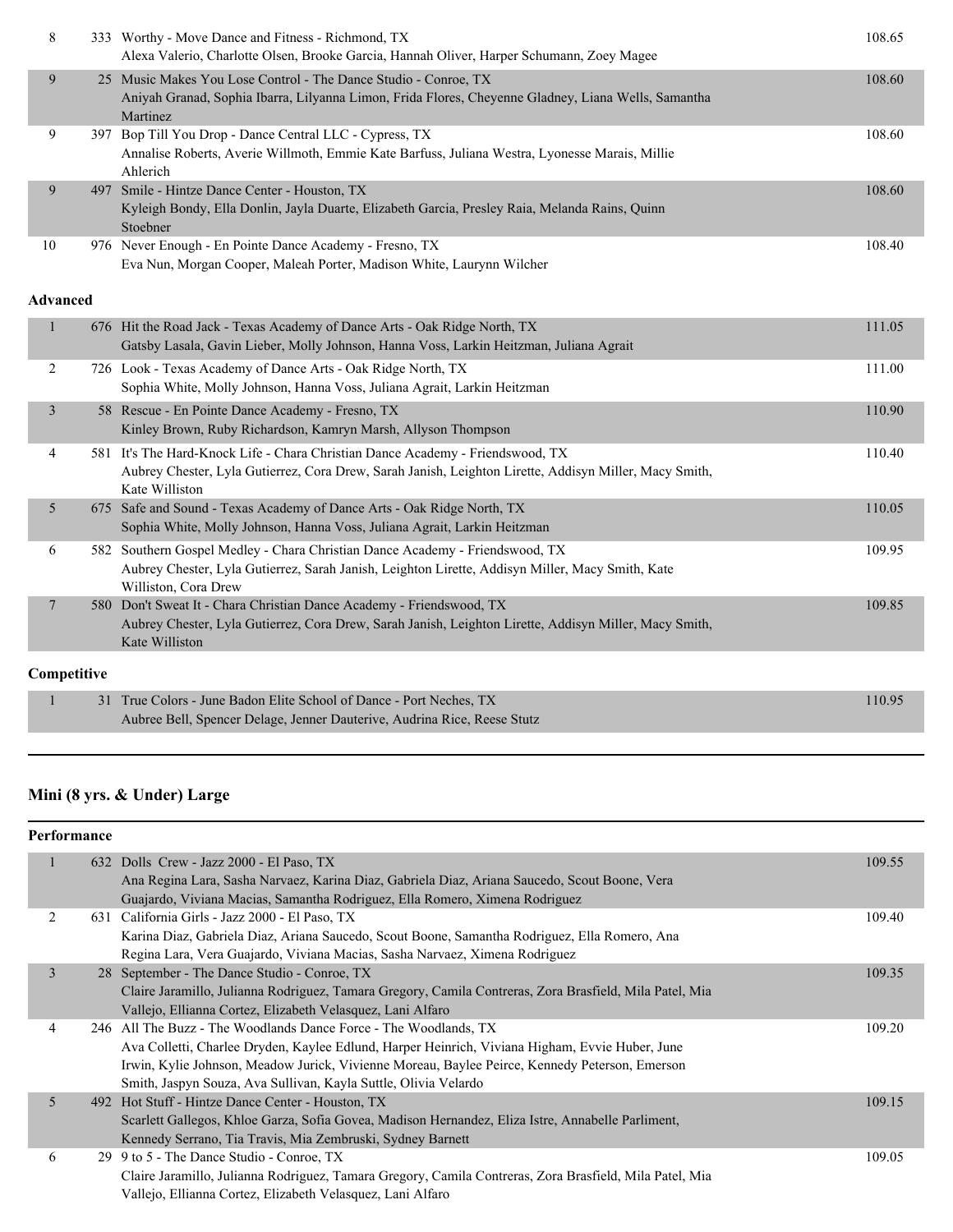| 6           |  | 316 The Cover is not a Book - Move Dance and Fitness - Richmond, TX<br>Presley Murphy, Harper Nemic, Emileigh Summers, Delaney Mayes, Cora Schiro, Charlotte Nowak,<br>Audrey Williamson, Ambrielle Wiley, Haley Medlock, Chloe Lenz, Kolbi Emler, Rohnan Drain, Uyen<br>Vo. Isabelle Rodrigues Santos                                | 109.05 |
|-------------|--|---------------------------------------------------------------------------------------------------------------------------------------------------------------------------------------------------------------------------------------------------------------------------------------------------------------------------------------|--------|
| 6           |  | 332 Be Different - Move Dance and Fitness - Richmond, TX<br>Alexa Bardales, Alexa Valerio, Adrianna Slade, Addison Rumple, Charlotte Olsen, Brooke Garcia, Aven<br>Beaty, Ava Bush, Harper Schumann, Hannah Oliver, Emilia Nichols, Kynlee Hardy, Julissa Pinon, Heidi<br>Lenz, Hazel Vasquez, Zoey Magee, Seyla Mwandia, Rylee Hipps | 109.05 |
| 6           |  | 967 Ashes - Sondra Stark Dance Studio - De Quincy, LA<br>Aliya Brown, Kynlee Breaux, Adalynn Brown, Marley Buxton, Laikyn Carter, Myah Ducote, Kinli<br>Fontenot, Piper Grove, Ellye Harrison, Macy Mire, Kaislyn Perkins, Harper Pickering, Kamdyn Vacker,<br>Lilly VanWinkle                                                        | 109.05 |
| 7           |  | 399 Puffle Party - Dance Central LLC - Cypress, TX<br>Hannah Haynes, Elise Lankford, Juliana Westra, Amelia Johnson, Emilia Rukavina, Averie Willmoth,<br>Millie Ahlerich, Emmie Kate Barfuss, Marlee Edwards, Lyonesse Marais, Adalynn Sanchez, Annalise<br>Roberts                                                                  | 108.90 |
| $\tau$      |  | 489 Darlin' - Hintze Dance Center - Houston, TX<br>Avery Bigelow, Khloe Garza, Eliza Istre, Reagan Myers, Annabelle Parliment, Avery Reddin, Elleigh<br>Ruiz, Layla Scarpetta, Amelia Shahrear, Addy Staats                                                                                                                           | 108.90 |
| 8           |  | 488 Colors of the Wind - Hintze Dance Center - Houston, TX<br>Scarlett Gallegos, Khloe Garza, Sofia Govea, Madison Hernandez, Eliza Istre, Annabelle Parliment,<br>Kennedy Serrano, Tia Travis, Mia Zembruski, Sydney Barnett                                                                                                         | 108.70 |
| Competitive |  |                                                                                                                                                                                                                                                                                                                                       |        |
|             |  | 30 Descendants - June Badon Elite School of Dance - Port Neches, TX<br>Peyton Delage, Makynnly Suire, Emma Dugas, Christa Pitre, Aubree Bell, Spencer Delage, Jenner<br>Dauterive, Audrina Rice, Reese Stutz, Josie Breaux                                                                                                            | 110.95 |

# **Junior (9 - 11 yrs.) Solo**

| <b>Performance</b> |     |                                                                                       |       |
|--------------------|-----|---------------------------------------------------------------------------------------|-------|
| 1                  |     | 286 Colors Of The Wind - En Pointe Dance Academy - Fresno, TX<br>Kamryn Marsh         | 84.20 |
| 2                  |     | 987 Rescue - Mitsi Dancing School - Houston, TX<br>Angela Mu                          | 83.85 |
| 3                  |     | 841 No Business Like Show Business - Houston Dance Works - Houston, TX<br>Marina Hart | 83.40 |
| 4                  |     | 761 A Thousand Years - Hintze Dance Center - Houston, TX<br><b>Tatum Farmer</b>       | 83.30 |
| 5                  |     | 418 Burn up the Floor - Backstage Dance Studio - Montgomery, TX<br>Gabriella Ha       | 83.20 |
| 6                  |     | 751 Rise Up - Hintze Dance Center - Houston, TX<br>Isabel Paguio                      | 83.10 |
| 7                  |     | 608 Known - Chara Christian Dance Academy - Friendswood, TX<br>Bella Stanfield        | 82.90 |
| 8                  |     | 287 Strut - En Pointe Dance Academy - Fresno, TX<br>Kinley Brown                      | 82.85 |
| 8                  |     | 760 A Note to God - Hintze Dance Center - Houston, TX<br>Kennedy Jackson              | 82.85 |
| 9                  |     | 1016 Born This Way - Alpha Omega Gymnastics and Dance - Missouri City, TX<br>Sisi Li  | 82.80 |
| 10                 | 101 | Unstoppable - EnRich Gymnastics and Dance Academy - Richmond, TX<br>Ellis Holden      | 82.70 |
| 10                 |     | 447 Mad hatter - Project 3 Dance Productions - Pearland, TX<br>Marissa Ceballos       | 82.70 |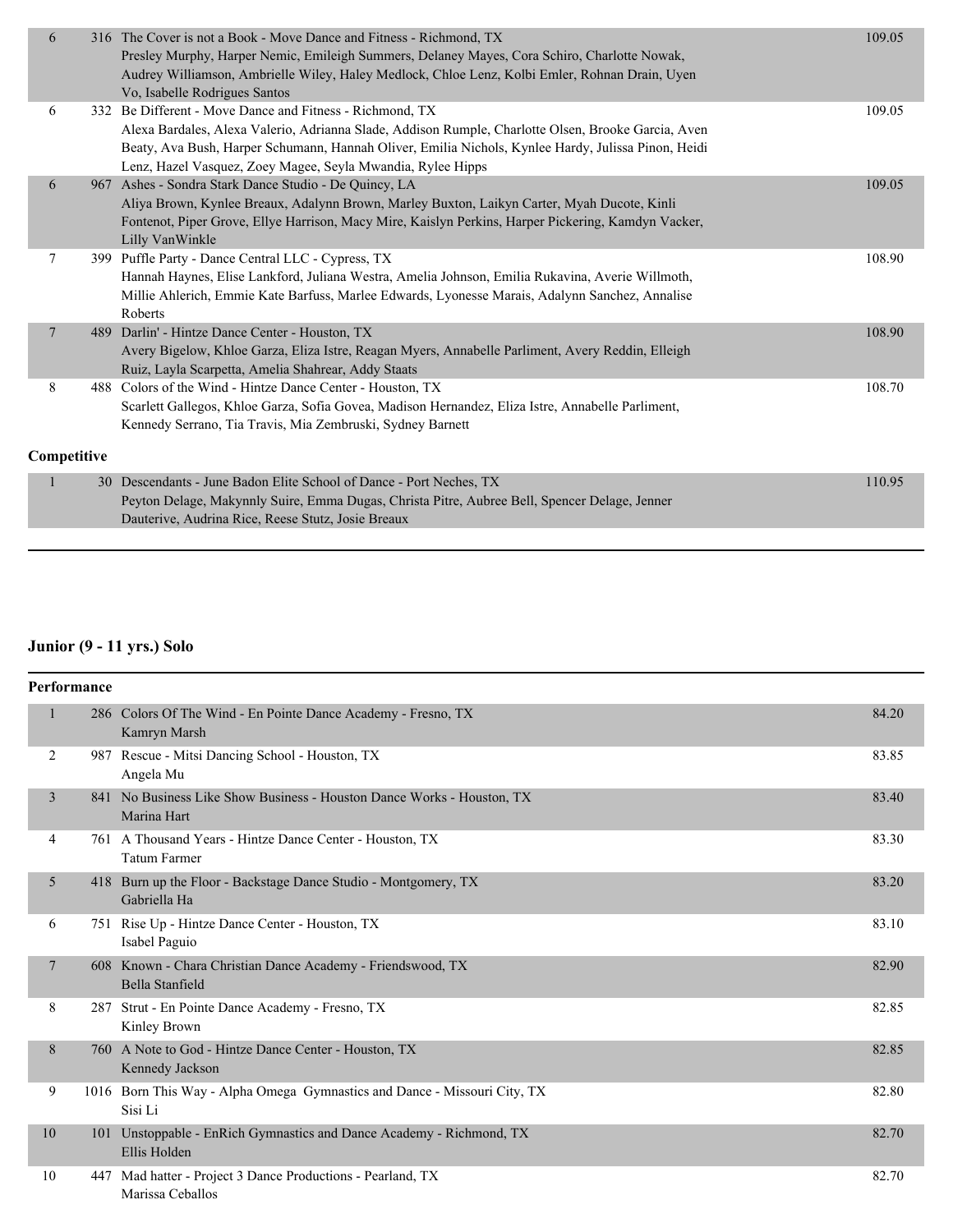#### **Advanced**

| 1              | 589 Dangerous - Jazz 2000 - El Paso, TX<br>Daniela Carbonell                                 | 85.45 |
|----------------|----------------------------------------------------------------------------------------------|-------|
| 2              | 284 Castles - En Pointe Dance Academy - Fresno, TX<br>Skylar Walker                          | 85.40 |
| 3              | 290 Post That - En Pointe Dance Academy - Fresno, TX<br>Morgan Jackson                       | 84.85 |
| 4              | 621 Skyfall - Jazz 2000 - El Paso, TX<br>Andrea Rodriguez                                    | 84.70 |
| $\overline{4}$ | 629 Bella Ciao - Jazz 2000 - El Paso, TX<br><b>Talullah Boone</b>                            | 84.70 |
| 5              | 181 Uptown Girl - Dance Central LLC - Cypress, TX<br>Aubrey Sanchez                          | 84.50 |
| 6              | 450 Interference - Project 3 Dance Productions - Pearland, TX<br>Correy Comer                | 84.20 |
| 6              | 459 I Don't Think About You - Project 3 Dance Productions - Pearland, TX<br>Charley Mitchell | 84.20 |
| $\tau$         | 446 I Enjoy Being a Girl - Project 3 Dance Productions - Pearland, TX<br>Jayce Burrows       | 84.10 |
| 7              | 455 And So It Begins - Project 3 Dance Productions - Pearland, TX<br>Carly Goodwin           | 84.10 |
| 8              | 445 Over Thinker - Project 3 Dance Productions - Pearland, TX<br>Lucy Atkinson               | 84.05 |
| 9              | 176 Forever Young - Dance Central LLC - Cypress, TX<br>Jane McClelland                       | 84.00 |
| 9              | 958 Safe Retreat - Amy's Elite Dance Force - Port Arthur, TX<br>River Wortham                | 84.00 |
| 10             | 391 Rich Girl - Leap Dance Center - Katy, TX<br>Gabriella Dominguez                          | 83.90 |
| 10             | 462 Cinema Italiano - Project 3 Dance Productions - Pearland, TX<br>Heidi Padron             | 83.90 |

## **Competitive**

|        |     | 696 Rich Girl - Texas Academy of Dance Arts - Oak Ridge North, TX<br>Valerie Wallenburger              | 85.70 |
|--------|-----|--------------------------------------------------------------------------------------------------------|-------|
|        |     | 1018 Beggin' - Move Dance and Fitness - Richmond, TX<br>Adrianna Marion                                | 85.70 |
| 2      |     | 694 Clarity - Texas Academy of Dance Arts - Oak Ridge North, TX<br>Karis Kiser                         | 85.15 |
| 3      |     | 340 Rookery - Move Dance and Fitness - Richmond, TX<br>Landry Alley                                    | 85.10 |
| 3      |     | 695 Not My Responsibility - Texas Academy of Dance Arts - Oak Ridge North, TX<br>Zara Poon             | 85.10 |
| 4      | 693 | Drivers License - Texas Academy of Dance Arts - Oak Ridge North, TX<br>Allie Boerner                   | 84.80 |
| 5      |     | 44 I Enjoy Being a Girl - June Badon Elite School of Dance - Port Neches, TX<br>Makynnly Suire         | 84.70 |
| 5      |     | 697 Perth - Texas Academy of Dance Arts - Oak Ridge North, TX<br>Amelia Ziegler                        | 84.70 |
| 6      | 692 | If My Friends Could See Me Now - Texas Academy of Dance Arts - Oak Ridge North, TX<br>Lindsey Twellman | 84.65 |
| $\tau$ |     | 344 Watch Me - Move Dance and Fitness - Richmond, TX<br>Skylar Cangolosi                               | 84.55 |
| 8      |     | 48 I'm Avaliable - June Badon Elite School of Dance - Port Neches, TX<br>Sophia Simon                  | 84.15 |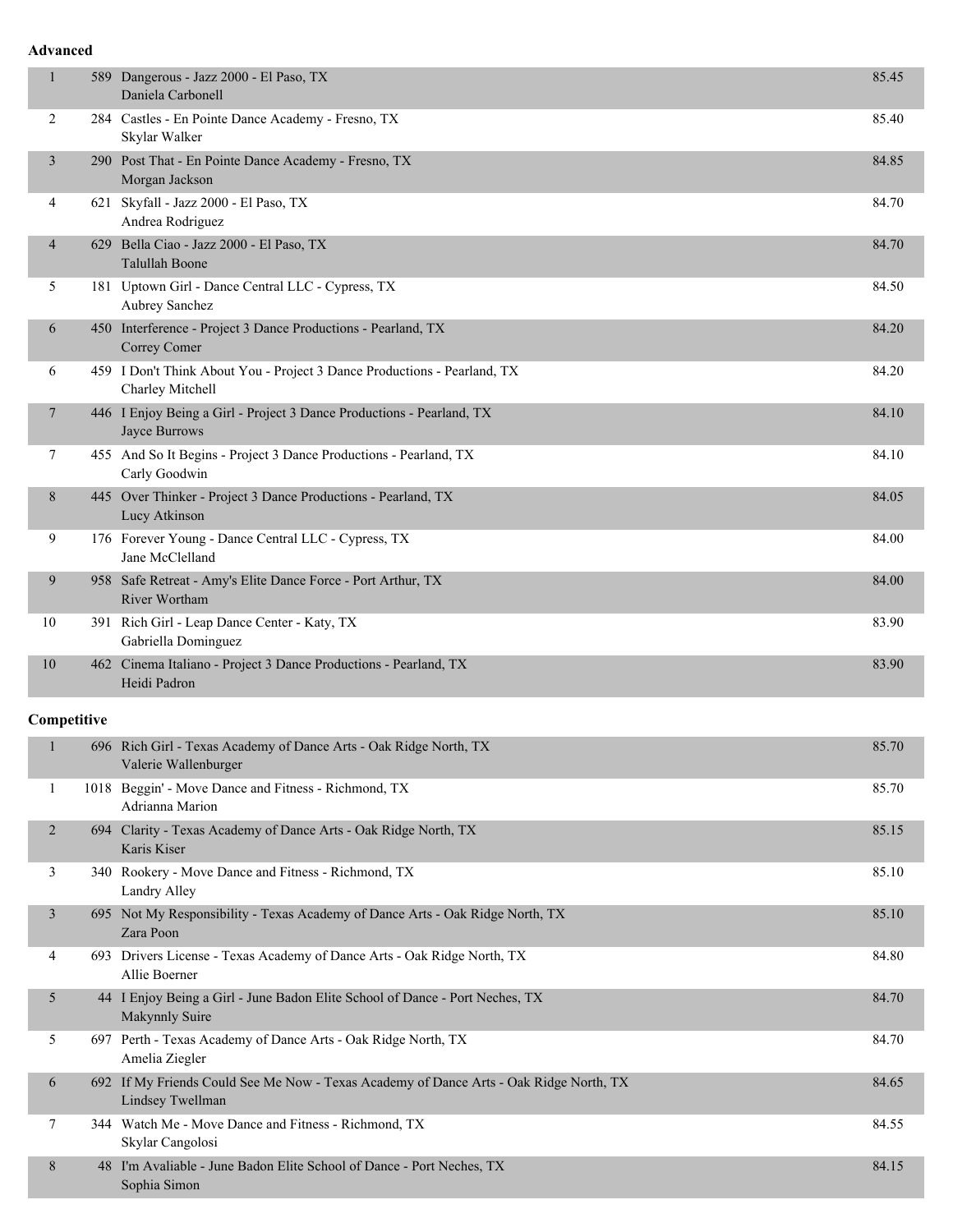| 9  | 45 This Will Be - June Badon Elite School of Dance - Port Neches, TX<br>Josie Breaux             | 83.85 |
|----|--------------------------------------------------------------------------------------------------|-------|
| 9  | 50 That's Life - June Badon Elite School of Dance - Port Neches, TX<br>Emma Dugas                | 83.85 |
| 10 | 691 Malibu - Texas Academy of Dance Arts - Oak Ridge North, TX<br>Claire Johnson                 | 83.60 |
| 10 | 1022 Bugle Boy of Company B - June Badon Elite School of Dance - Port Neches, TX<br>Maggie Stutz | 83.60 |
|    |                                                                                                  |       |

## **Junior (9 - 11 yrs.) Duet/Trio**

| <b>Performance</b> |     |                                                                                                                                 |        |
|--------------------|-----|---------------------------------------------------------------------------------------------------------------------------------|--------|
| 1                  | 922 | Orange Colored Sky - Houston Academy of Dance - Houston, TX<br>Caroline Yoder, Knox Mason Kiker                                 | 110.75 |
| 2                  |     | 618 Great Are You - Chara Christian Dance Academy - Friendswood, TX<br>Cora Drew, Bella Stanfield                               | 110.45 |
| 3                  |     | 840 Ay Caramba - Houston Dance Works - Houston, TX<br>Lizzy Blaize, Marina Hart                                                 | 110.20 |
| 4                  |     | 759 In the Arms of an Angel - Hintze Dance Center - Houston, TX<br>Kennedy Jackson, Paige Kuhn                                  | 109.70 |
| 5                  |     | 416 Instruction - Backstage Dance Studio - Montgomery, TX<br>Ember Prosser, Linette Garris                                      | 109.60 |
| 6                  |     | 479 Mama yo! - Project 3 Dance Productions - Pearland, TX<br>Marissa Ceballos, Teresa Morua                                     | 109.25 |
| 7                  |     | 85 How Long Will I Love you - EnRich Gymnastics and Dance Academy - Richmond, TX<br>Rainna Rahhal, Mila Garcia, Audrey Harrison | 109.15 |
| 8                  |     | 306 Everybody Wants to Be a Cat - Pointe of Grace Dance Studio - KAty, TX<br>Amanda Perez, Melissa Alvarado, Rebecca Murphy     | 109.10 |
| 9                  |     | 817 Fearless - The Dance Warehouse of Sealy - Sealy, TX<br>Charlotte Ward, Kallie Haidusek                                      | 108.95 |
| 9                  |     | 852 Mr. Sandman - Houston Dance Works - Houston, TX<br>Gianna D'Agostino, Emily Scott                                           | 108.95 |
| 10                 |     | 819 Have a Little Faith - The Dance Warehouse of Sealy - Sealy, TX<br>Bailey Lopez, Langley Walton, Lauren Waters               | 108.80 |
| <b>Advanced</b>    |     |                                                                                                                                 |        |
|                    |     | 593 Bel-Air - Jazz 2000 - El Paso, TX                                                                                           | 112.50 |

|        | 593  | Bel-Air - Jazz 2000 - El Paso, TX<br>Emiliana Carbonell, Daniela Carbonell                                 | 112.50 |
|--------|------|------------------------------------------------------------------------------------------------------------|--------|
| 2      |      | 204 What a Feeling - Dance Central LLC - Cypress, TX<br>Abigail Hill, Jane McClelland                      | 112.20 |
| 3      |      | 682 C'est Magnifique - Texas Academy of Dance Arts - Oak Ridge North, TX<br>Meredith Cox, Elliette Janssen | 111.85 |
| 4      |      | 680 Hold on to Me - Texas Academy of Dance Arts - Oak Ridge North, TX<br>Leia Briones, Ella Briones        | 111.80 |
| 5      |      | 205 I Love Me - Dance Central LLC - Cypress, TX<br>Brooklyn Wolfe, Bayleigh Hughes                         | 111.50 |
| 6      |      | 230 Halo - The Woodlands Dance Force - The Woodlands, TX<br>Avery Martin, Isabella Colletti, Harper Hujar  | 111.40 |
| $\tau$ |      | 755 Viva Las Vegas - Hintze Dance Center - Houston, TX<br>Ariella Humphrey, Lily Countryman                | 111.30 |
| 8      | 482. | Hold On - Project 3 Dance Productions - Pearland, TX<br>Katelyn Forrest, Ramsey Wagoner                    | 111.25 |
| 9      | 481  | Say anything - Project 3 Dance Productions - Pearland, TX<br>Iris Hinkle, Emily Mayes                      | 111.15 |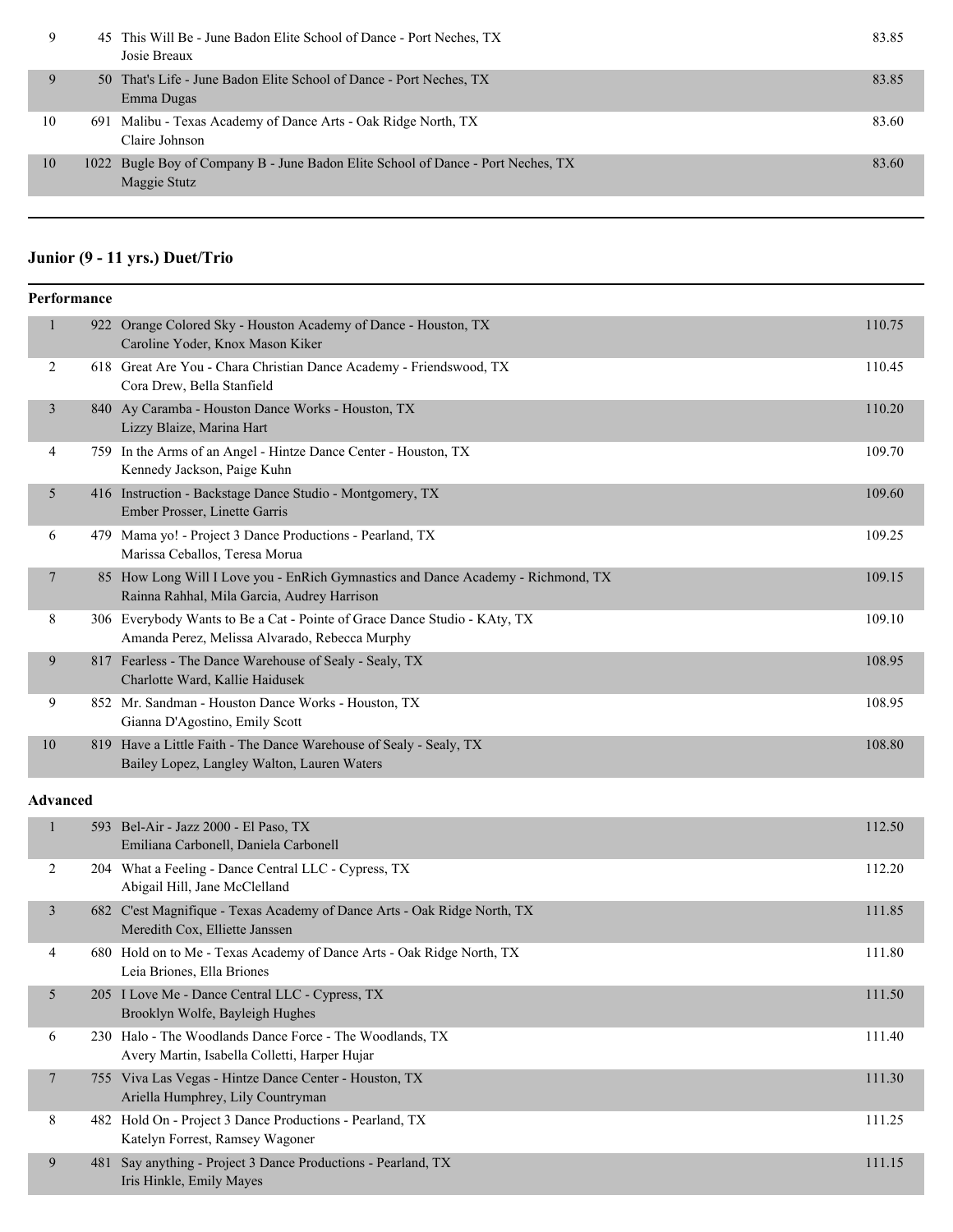|    | 753 Can't Hold Us - Hintze Dance Center - Houston, TX<br>Ariella Humphrey, Sofia Kreibjerg | 111.15 |
|----|--------------------------------------------------------------------------------------------|--------|
|    | 754 Carousel - Hintze Dance Center - Houston, TX<br>Ariella Humphrey, Sinatra Mullins      | 111.15 |
| 10 | 356 Jeepers Creepers - Leap Dance Center - Katy, TX<br>Anelie Castrejon, Alana Villasmil   | 111.10 |

## **Competitive**

| 1033 Falling Up - Move Dance and Fitness - Richmond, TX<br>Landry Alley, Skylar Cangolosi, Adrianna Marion         | 113.35 |
|--------------------------------------------------------------------------------------------------------------------|--------|
| 40 What a Feeling - June Badon Elite School of Dance - Port Neches, TX<br>Tessa Kenna, Sophia Simon                | 112.25 |
| 38 Everybody wants to be a Cat - June Badon Elite School of Dance - Port Neches, TX<br>Josie Breaux, Peyton Delage | 111.95 |
| 39 We're Going to be Friends - June Badon Elite School of Dance - Port Neches, TX<br>Makynnly Suire, Emma Dugas    | 111.75 |

# **Junior (9 - 11 yrs.) Small**

| Performance             |  |                                                                                                                                                                                                        |        |
|-------------------------|--|--------------------------------------------------------------------------------------------------------------------------------------------------------------------------------------------------------|--------|
| $\mathbf{1}$            |  | 1021 Flying - Mitsi Dancing School - Houston, TX<br>Knightley Ge, Ashley Jiang, Jessica Qiao, Kate Sun, Cynthia Wang, Katelyn Wei, Chloe Zhu                                                           | 110.65 |
| $\overline{c}$          |  | 347 Trickle Trickle - Leap Dance Center - Katy, TX<br>Taylor Tritt, Lucy Solis, Brynley Mitchell, Anelie Castrejon, Samantha Whitaker, Olivia Sturr, Emma<br>Gonzalez, Alana Villasmil, Aislin Edwards | 110.30 |
| $\overline{\mathbf{3}}$ |  | 945 Fierce - Amy's Elite Dance Force - Port Arthur, TX<br>Maizey Jaynes, Lizzie Livingston, Ellie Guillory, Chandler Hollier, Berkley Campbell                                                         | 110.20 |
| 4                       |  | 975 Wild - En Pointe Dance Academy - Fresno, TX<br>Kinley Brown, Mya Jernigan, Morgan Curry, Camille Coleman                                                                                           | 110.05 |
| 5                       |  | 412 Holding out for a Hero - Backstage Dance Studio - Montgomery, TX<br>Ariana Mariscal, McKenzi Hickman, Viviana Ellerbusch, Charlotte Major, Gabriella Ha                                            | 109.85 |
| 6                       |  | 549 Epiphany - Divine Dance Arts - Pearland, TX<br>Chloe Evans, Andrea Davis, Jalyn Parrish, Daisy Lee                                                                                                 | 109.80 |
| 7                       |  | 411 Soft Place to Land - Backstage Dance Studio - Montgomery, TX<br>Reagan Ensz, Zoey Withers, Ember Prosser, Isabella Williams, Maddison Hilpert, Viviana Ellerbusch,<br>Charlotte Major              | 109.75 |
| 8                       |  | 23 Everybody Talks - The Dance Studio - Conroe, TX<br>Sophie Reyna, Aniyah Granad, Sophia Ibarra, Lilyanna Limon, Kylee Randolph, Samantha Martinez,<br>Liana Wells                                    | 109.70 |
| 9                       |  | 1020 Spring Breeze - Mitsi Dancing School - Houston, TX<br>Chloe Zhu, Cynthia Wang, Jessica Qiao, Kate Sun, Katelyn Wei, Knightley Ge                                                                  | 109.60 |
| $10\,$                  |  | 863 Rock this Town - Houston Dance Works - Houston, TX<br>Nova King, Gianna D'Agostino, Mae Jackson, Layne MacLeod, Reese Rosemond, Emily Scott                                                        | 109.40 |
| <b>Advanced</b>         |  |                                                                                                                                                                                                        |        |
| $\mathbf{1}$            |  | 942 Shout Out To My Ex - Amy's Elite Dance Force - Port Arthur, TX<br>River Wortham, Claire Allen, Charlie Cutchins, Analy Aguirre, Alyah Rodriguez, Taylor Tran, Joshua<br>Wiley                      | 113.65 |
| $\overline{c}$          |  | 55 Intruders - En Pointe Dance Academy - Fresno, TX<br>Kinley Brown, Skylar Walker, Genevieve Santiago, Morgan Jackson, Taylor Robinson                                                                | 113.55 |
| $\mathfrak{Z}$          |  | 740 Sing - Core Dance Alliance - Sugar Land, TX<br>Caroline Johnson, Ella Villa, Emma Verhalen, Payson Smith, Alessandra Guerrero, Jordan Woodall                                                      | 113.40 |
| 4                       |  | 749 Taking care of business - Project 3 Dance Productions - Pearland, TX<br>Reese Wagoner, Kinley Christensen, Jordyn Linares, Carly Goodwin, Lucy Atkinson, Charley Mitchell                          | 113.05 |
| 5                       |  | 941 Praise Him - Amy's Elite Dance Force - Port Arthur, TX                                                                                                                                             | 112.95 |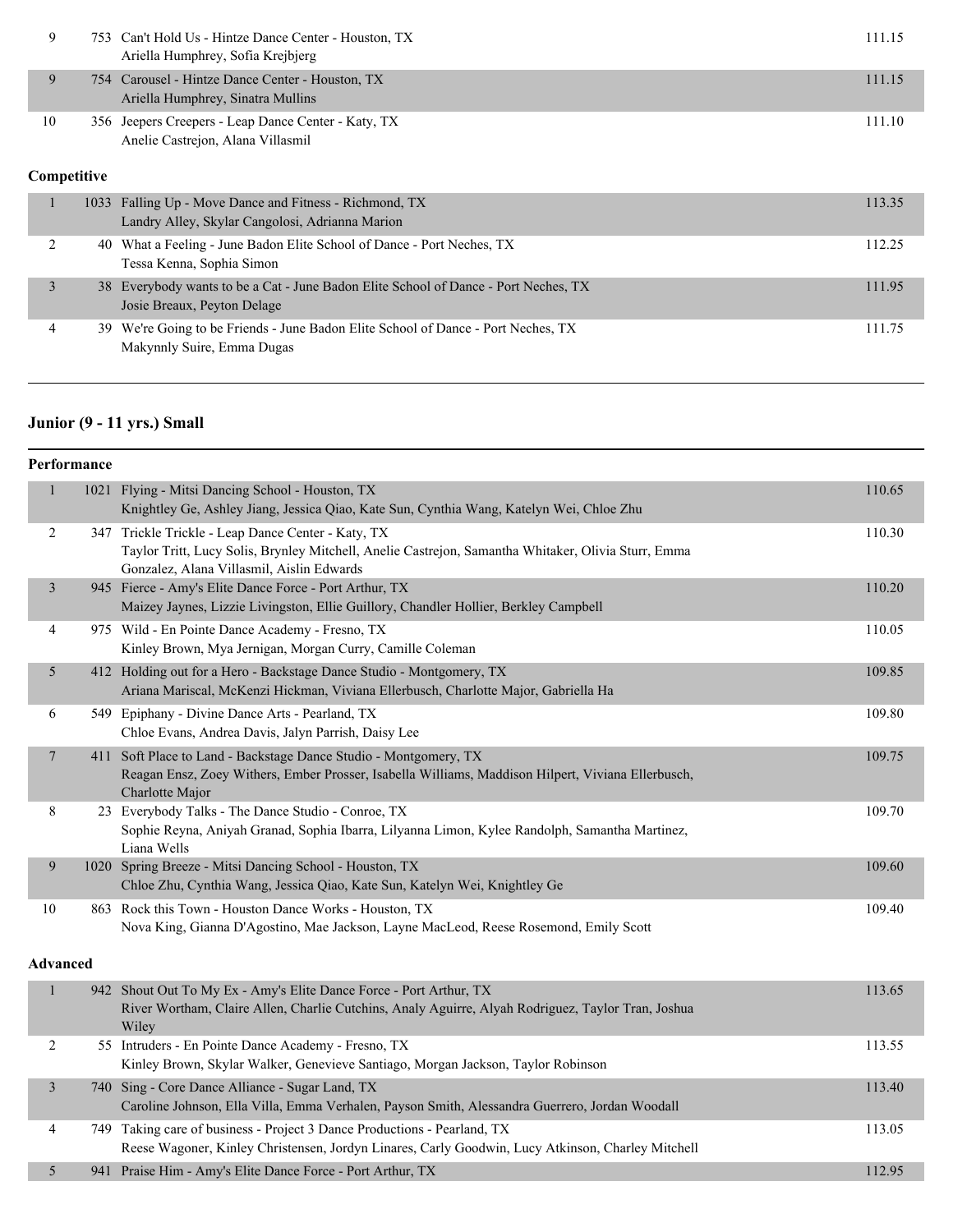|                | Analy Aguirre, River Wortham, Claire Allen, Avery Broussard, Charlie Cutchins, Alyah Rodriguez,<br>Taylor Tran                                                                                             |        |
|----------------|------------------------------------------------------------------------------------------------------------------------------------------------------------------------------------------------------------|--------|
| 6              | 56 Last of the amazons - En Pointe Dance Academy - Fresno, TX<br>Genevieve Santiago, Morgan Jackson, Taylor Robinson, Skylar Walker                                                                        | 112.80 |
| 6              | 150 Primavera - Dance Central LLC - Cypress, TX<br>Abigail Hill, Alivia Devine, Aubrey Sanchez, Jane McClelland, Renata Garcia, Victorie Aucoin                                                            | 112.80 |
| 6              | 442 Corners of the Earth - Project 3 Dance Productions - Pearland, TX<br>Charley Mitchell, Carly Goodwin, Jordyn Linares, Kinley Christensen, Lucy Atkinson, Reese Wagoner                                 | 112.80 |
| $\overline{7}$ | 679 Amazing Mayzie - Texas Academy of Dance Arts - Oak Ridge North, TX<br>Sophia White, Ella Briones, Elliette Janssen, Grace Tipton, Jaden Norwood, Leia Briones, Meredith Cox                            | 112.65 |
| 8              | 741 Dancing In The Sky - Core Dance Alliance - Sugar Land, TX<br>Ella Villa, Emma Verhalen, Payson Smith, Alessandra Guerrero, Jordan Woodall                                                              | 112.55 |
| 9              | 59 Recess - En Pointe Dance Academy - Fresno, TX<br>Kinley Brown, Kamryn Marsh, Morgan Jackson, Mya Jernigan, Genevieve Santiago, Ruby Richardson,<br>Allyson Thompson                                     | 112.40 |
| 9              | 742 Revolting Children - Core Dance Alliance - Sugar Land, TX<br>Caroline Johnson, Ella Villa, Emma Verhalen, Payson Smith, Alessandra Guerrero, Jordan Woodall                                            | 112.40 |
| $10\,$         | 592 Everybody wants to rule the world - Jazz 2000 - El Paso, TX<br>Andrea Rodriguez, Daniela Carbonell, Talullah Boone, Leticia Escobar                                                                    | 112.20 |
| Competitive    |                                                                                                                                                                                                            |        |
| $\mathbf{1}$   | 684 Make Me Like You - Texas Academy of Dance Arts - Oak Ridge North, TX<br>Valerie Wallenburger, Addison Ballard, Amelia Ziegler, Lindsey Twellman, Karis Kiser, Sophia Chin                              | 113.40 |
| $\overline{c}$ | 690 Out of this World - Texas Academy of Dance Arts - Oak Ridge North, TX<br>Valerie Wallenburger, Meredith Cox, Lindsey Twellman, Claire Johnson, Amelia Ziegler, Elise Travis,<br><b>Kassidy Pickens</b> | 113.30 |
| $\mathfrak{Z}$ | 686 Before You Go - Texas Academy of Dance Arts - Oak Ridge North, TX<br>Lindsey Twellman, Karis Kiser, Valerie Wallenburger, Addison Ballard, Amelia Ziegler, Sophia Chin                                 | 113.15 |
| 4              | 88 Fly My Soul - EnRich Gymnastics and Dance Academy - Richmond, TX<br>Rylan Meuth, Brooke Cullison, Gemma Riffel, Paola Lopez                                                                             | 112.90 |
| 5              | 685 Envious - Texas Academy of Dance Arts - Oak Ridge North, TX<br>Allie Boerner, Audrey Lieber, Elise Travis, Kassidy Pickens, Zara Poon, Claire Johnson                                                  | 112.80 |
| 6              | 687 Tooth - Texas Academy of Dance Arts - Oak Ridge North, TX<br>Claire Johnson, Zara Poon, Kassidy Pickens, Elise Travis, Audrey Lieber, Allie Boerner                                                    | 112.65 |
| 7              | 32 Folding Chair - June Badon Elite School of Dance - Port Neches, TX<br>Josie Breaux, Peyton Delage, Makynnly Suire, Emma Dugas, Christa Pitre                                                            | 111.90 |

# **Junior (9 - 11 yrs.) Large**

|                | 410 Raise Your Voice - Backstage Dance Studio - Montgomery, TX                                      | 110.20 |
|----------------|-----------------------------------------------------------------------------------------------------|--------|
|                | Brooklynn Mosher, Adelyn Davila, Cassidy Dotson, Zoey Withers, Sawyer Kirgan, Bailey Havard,        |        |
|                | Destiny Golson, Grace Lillard, Emma Richbourg, Linette Garris, Kalynn Collum, Kaitlyn Crawford,     |        |
|                | Journi Ford, Jolie Stevenson, Natalie Milke                                                         |        |
|                | 498 Space Jam - Hintze Dance Center - Houston, TX                                                   | 110.20 |
|                | Addison Barakat, Katherine Block, Kyleigh Bondy, Olivia Burkhalter, Jayla Duarte, Tatum Farmer,     |        |
|                | Scarlett Gallegos, Elizabeth Garcia, Sydney Hines, Kennedy Jackson, Paige Kuhn, Ivy Meekins, Avery  |        |
|                | Myers, Presley Raia, Melanda Rains, Quinn Stoebner, Tia Travis, Aimee Hubbs                         |        |
| 2              | 317 Purple Horizon - Move Dance and Fitness - Richmond, TX                                          | 109.55 |
|                | Audrey Williamson, Cora Schiro, Presley Murphy, Chloe Lenz, Haley Medlock, Kolbi Emler, Isabelle    |        |
|                | Rodrigues Santos, Rohnan Drain, Uyen Vo, Zara Mackie                                                |        |
| 3              | 404 Fresh Prince Of Bel Air - Jillian's Dance Centre - Trinity, TX                                  | 108.40 |
|                | Abigail Moore, Karley Abshier, Aurora Gonzalez, Katie Gentry, Morgan Chapman, Broxson Fuller, Katie |        |
|                | Davis, Brianna Davison, Mikayla Mitcham, Hannah Page, Natalie Pustka, Abi Roberts                   |        |
| $\overline{4}$ | 403 Zoot Suit Riot - Jillian's Dance Centre - Trinity, TX                                           | 108.20 |
|                | Brianna Davison, Mikayla Mitcham, Hannah Page, Natalie Pustka, Abi Roberts, Abigail Moore, Karley   |        |
|                | Abshier, Aurora Gonzalez, Katie Gentry, Morgan Chapman, Katie Davis                                 |        |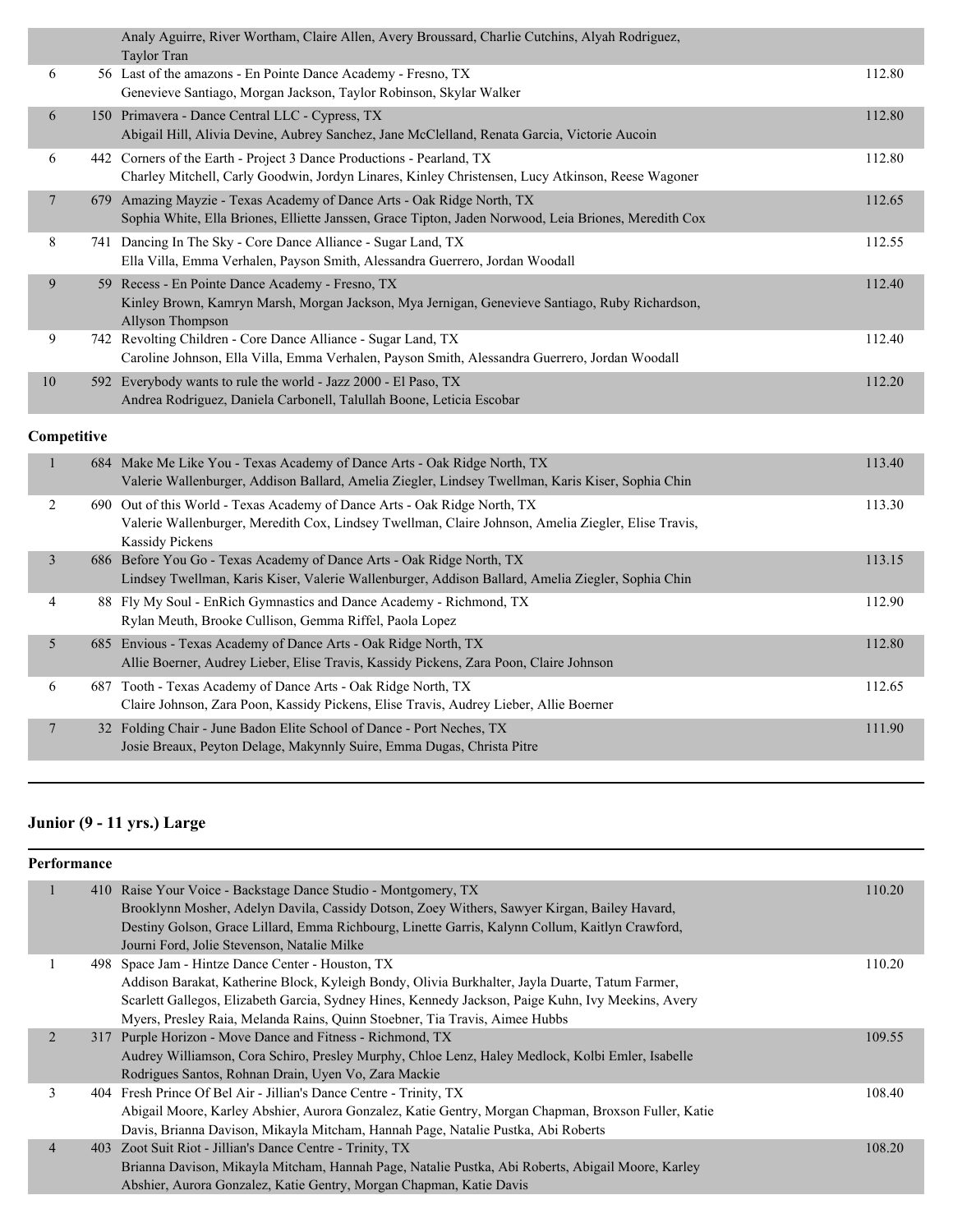**Advanced**

| $\mathbf{1}$    | 603 Raise Your Voice - Chara Christian Dance Academy - Friendswood, TX<br>Katherine Dibble, Sarah Janish, Addisyn Miller, Macy Smith, Kate Williston, Kate Traylor, Valerie<br>Traylor, Natalie Traylor, Mackenzie Martin, Charlotte Smith, Bethany Stanley, Lauren Thompson, Molly<br>Blount, Gianna DiFruscio, Delaney Stanley         | 112.00 |
|-----------------|------------------------------------------------------------------------------------------------------------------------------------------------------------------------------------------------------------------------------------------------------------------------------------------------------------------------------------------|--------|
| $\overline{2}$  | 487 Bye, Bye Blackbird - Hintze Dance Center - Houston, TX<br>Sophia Brinkman, Tyler Brown, Lily Countryman, Tatum Farmer, Mackinley Heck, Ariella Humphrey,<br>Kennedy Jackson, Kennedy Kram, Sofia Krejbjerg, Paige Kuhn, Sinatra Mullins, Anna Ramsey, Laken<br>Ramsey, Olivia Rivaz, Sydney Sauer, Isabel Paguio                     | 111.75 |
| 3               | 590 Brand New You - Chara Christian Dance Academy - Friendswood, TX<br>Reese Williamson, Natalie Traylor, Mikayla Hughes, Caroline Merkle, Kambri Yee, Heather Blakeway,<br>Elise Flores, Delaney Stanley, Bella Stanfield, Ava Mahaney, Amber Barcelona                                                                                 | 111.40 |
| 4               | 585 King Of New York - Chara Christian Dance Academy - Friendswood, TX<br>Katherine Dibble, Mackenzie Martin, Charlotte Smith, Bethany Stanley, Lauren Thompson, Molly Blount,<br>Gianna DiFruscio, Mia Dearmond, Kate Traylor, Valerie Traylor                                                                                          | 111.30 |
| 5               | 561 Hero - Jazz 2000 - El Paso, TX<br>Daniela Carbonell, Camila Amparan, Luciana Salazar, Leticia Escobar, Emiliana Carbonell, Andrea<br>Rodriguez, Valentina Merjil, Talullah Boone, Sofia Torres, Renata Guerra                                                                                                                        | 111.25 |
| 6               | 89 Glam - EnRich Gymnastics and Dance Academy - Richmond, TX<br>Valerie Torres, Mariana Borges, Brooklyn Bounds, Sarah-Wilson Cunningham, Ellis Holden, Raeva<br>Patel, Addison Reina, Amelia Schaper, Camelia Zubizarreta, Paige Echols, Dylan Lezar, Sabrina Roesler,<br>Audrey VanPatten, Courtney Kubala, Lena Nikolic, Gemma Riffel | 111.20 |
| $7\phantom{.0}$ | 351 Think! - Leap Dance Center - Katy, TX<br>Taylor Tritt, Samantha Whitaker, Olivia Sturr, Lucy Solis, Emma Gonzalez, Brynley Mitchell, Avery<br>Krawler, Anelie Castrejon, Alana Villasmil, Aislin Edwards                                                                                                                             | 111.15 |
| 8               | 588 Na Na Na - Chara Christian Dance Academy - Friendswood, TX<br>Caroline Merkle, Kambri Yee, Heather Blakeway, Elise Flores, Delaney Stanley, Bella Stanfield, Ava<br>Mahaney, Amber Barcelona, Reese Williamson, Natalie Traylor, Mikayla Hughes                                                                                      | 111.10 |
| 9               | 586 Hold On To Me - Chara Christian Dance Academy - Friendswood, TX<br>Reese Williamson, Natalie Traylor, Mikayla Hughes, Caroline Merkle, Kambri Yee, Heather Blakeway,<br>Elise Flores, Delaney Stanley, Bella Stanfield, Ava Mahaney, Amber Barcelona                                                                                 | 111.00 |
| 10              | 20 Monster - The Dance Studio - Conroe, TX<br>Abrielle Lawson, Alyssa Obregon, Aralynn Almaraz, Barile Barikuma, Kinley Bolenbaugh, Leah Rios,<br>Londyn Russell, Valery Adams, Zoe Santoyo, Madelyn Theiss                                                                                                                              | 110.90 |
| $10\,$          | 222 Neverland - The Woodlands Dance Force - The Woodlands, TX<br>Natalie Anderson, Savanna Campos, Isabella Colletti, Kennedy Ferguson, Leah Flotte, Sydney Hirsch,<br>Harper Hujar, Grace Jones, Chloe Khambatta, Avery Martin, Brooklynn Peirce, Jovi Souza, Kinsley<br>Suttle, Lily Warren                                            | 110.90 |
| Competitive     |                                                                                                                                                                                                                                                                                                                                          |        |
|                 | 689 Stepsisters Lament - Texas Academy of Dance Arts - Oak Ridge North, TX<br>Veloria Wellenburger, Lindsoy Twellman, Claire Johnson, Keris Kiser, Addison Pollard, Allie Poemer                                                                                                                                                         | 113.75 |

|  | 002 Diepsisiers Edment Texas Academy of Dance Arts Oak Knige Hofti, 171                               | 11.7.17 |
|--|-------------------------------------------------------------------------------------------------------|---------|
|  | Valerie Wallenburger, Lindsey Twellman, Claire Johnson, Karis Kiser, Addison Ballard, Allie Boerner,  |         |
|  | Amelia Ziegler, Audrey Lieber, Elise Travis, Kassidy Pickens, Sophia Chin, Zara Poon                  |         |
|  | 560 Oueen B - Jazz 2000 - El Paso, TX                                                                 | 113.15  |
|  | Luciana Salazar, Anapaula Molinar, Andrea Rodriguez, Emiliana Carbonell, Daniela Carbonell, Valentina |         |
|  | Mergil, Camila Amparan, Leticia Escobar, Renata Guerra, Talullah Boone, Romina Torres, Sofia Torres   |         |
|  | 688 Exit Music - Texas Academy of Dance Arts - Oak Ridge North, TX                                    | 112.85  |
|  | Karis Kiser, Lindsey Twellman, Valerie Wallenburger, Addison Ballard, Allie Boerner, Amelia Ziegler,  |         |
|  | Elise Travis, Audrey Lieber, Kassidy Pickens, Sophia Chin, Zara Poon                                  |         |
|  |                                                                                                       |         |

# **Junior (9 - 11 yrs.) Super**

|  | 944 Amazon Prime - Amy's Elite Dance Force - Port Arthur, TX                                           | 111.05 |
|--|--------------------------------------------------------------------------------------------------------|--------|
|  | Brooklynn Humble, Brianna Rodriguez, Bree Becker, Berkley Campbell, Avery Broussard, Chandler          |        |
|  | Hollier, Cambrie Allbritton, Maizey Jaynes, Madison Sonier, Lizzie Livingston, Lilee Underwood, Lauryn |        |
|  | McDaniel, Kendell Sarver, Karys Long, Jillian Perkinz, Harper Johnson, Haidyn Powers, Ellyana          |        |
|  | Quebodeaux, Ellie Guillory, Jayla Acosta                                                               |        |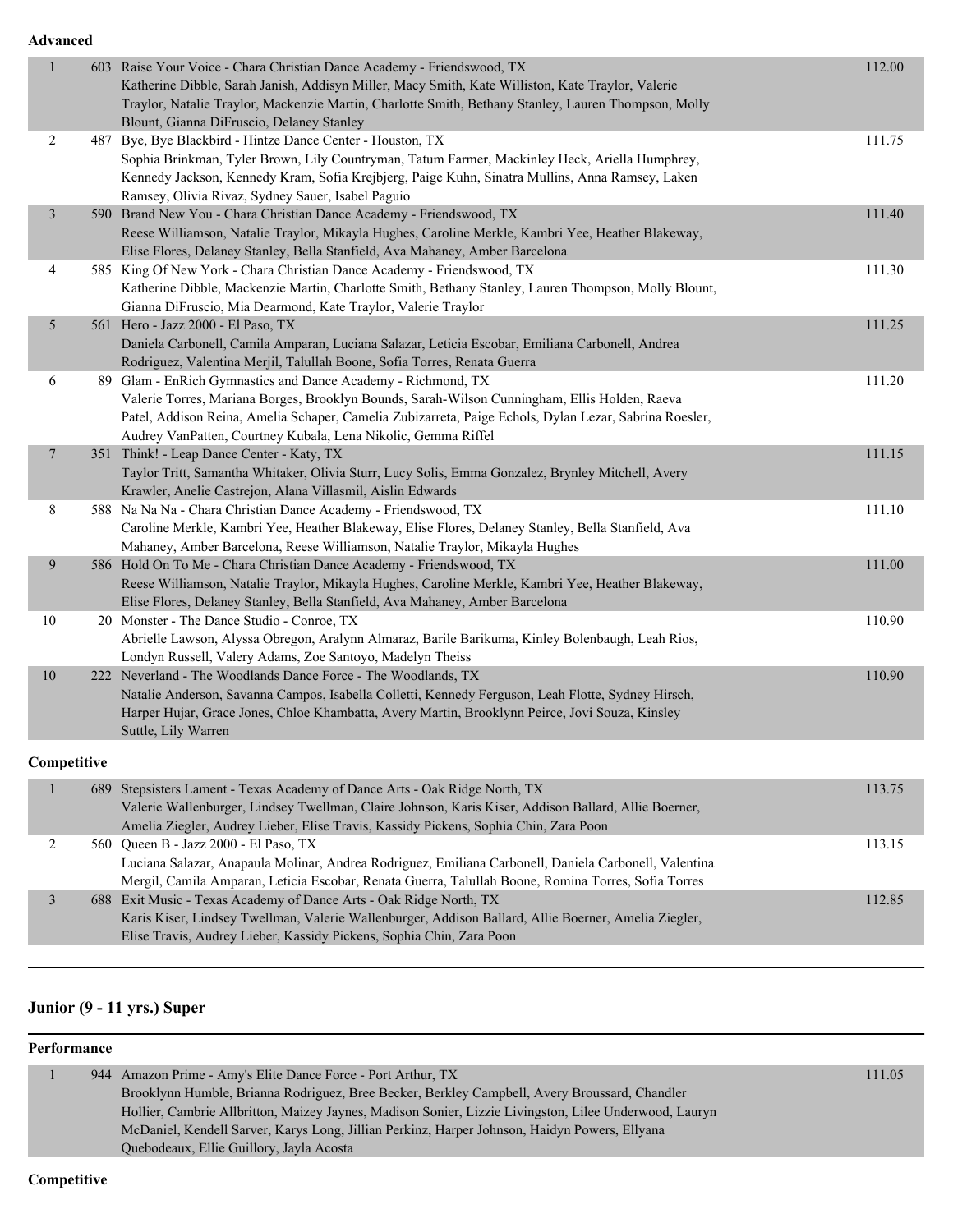#### **Junior (9 - 11 yrs.) Production**

| Performance |  |  |                                                                                                    |        |  |
|-------------|--|--|----------------------------------------------------------------------------------------------------|--------|--|
|             |  |  | 409 Legally Blonde - Backstage Dance Studio - Montgomery, TX                                       | 110.20 |  |
|             |  |  | Ariana Mariscal, McKenzi Hickman, Maddison Hilpert, Isabella Williams, Destiny Golson, Harper      |        |  |
|             |  |  | Barrum, Viviana Ellerbusch, Bailey Havard, Kaitlyn Crawford, Emma Richbourg, Natalie Milke, Adelyn |        |  |
|             |  |  | Davila, Zoey Withers, Reagan Ensz, Carrigan Locke, MaKenzie Taylor, Kinsley MacDonald, Victoria    |        |  |
|             |  |  | Mattfeld                                                                                           |        |  |

#### **Teen (12 - 14 yrs.) Solo**

| Performance |   |                                                                                                  |       |
|-------------|---|--------------------------------------------------------------------------------------------------|-------|
|             | 1 | 1002 Variation from The Awakening of Flora - Mitsi Dancing School - Houston, TX<br>Alyssa Wang   | 86.55 |
|             | 2 | 656 Heart In My Hands - Dance Expressions - Friendswood, TX<br>Emery Molander                    | 85.55 |
|             | 3 | 423 Born Ready - Backstage Dance Studio - Montgomery, TX<br>Victoria Mattfeld                    | 85.50 |
|             | 4 | 771 I Ran - Hintze Dance Center - Houston, TX<br>Sophia Brinkman                                 | 85.15 |
|             | 5 | 855 Piece by Piece - Houston Dance Works - Houston, TX<br><b>Jessal Yanez</b>                    | 85.10 |
|             | 6 | 611 Head Above Water - Chara Christian Dance Academy - Friendswood, TX<br><b>Delaney Stanley</b> | 85.00 |
|             | 7 | 662 Natural Disaster - Dance Expressions - Friendswood, TX<br><b>Addison Carter</b>              | 84.95 |
|             | 7 | 801 Rise Up - Hintze Dance Center - Houston, TX<br>Isabella Sanders                              | 84.95 |
|             | 8 | 228 Light That Never Fails - The Woodlands Dance Force - The Woodlands, TX<br>Grace Jones        | 84.90 |
|             | 8 | 765 Bird Set Free - Hintze Dance Center - Houston, TX<br>Lily Countryman                         | 84.90 |
|             | 9 | 167 Lose Control - Dance Central LLC - Cypress, TX<br>Renata Garcia                              | 84.75 |
|             | 9 | 638 Lost without you - Jazz 2000 - El Paso, TX<br>Camila Amparan                                 | 84.75 |
|             | 9 | 990 Variation from Paquita - Mitsi Dancing School - Houston, TX<br>Jessica Shi                   | 84.75 |
| 10          |   | 414 Orange Colored Sky - Backstage Dance Studio - Montgomery, TX<br>Maddison Hilpert             | 84.70 |
| 10          |   | 616 Peace Be Still - Chara Christian Dance Academy - Friendswood, TX                             | 84.70 |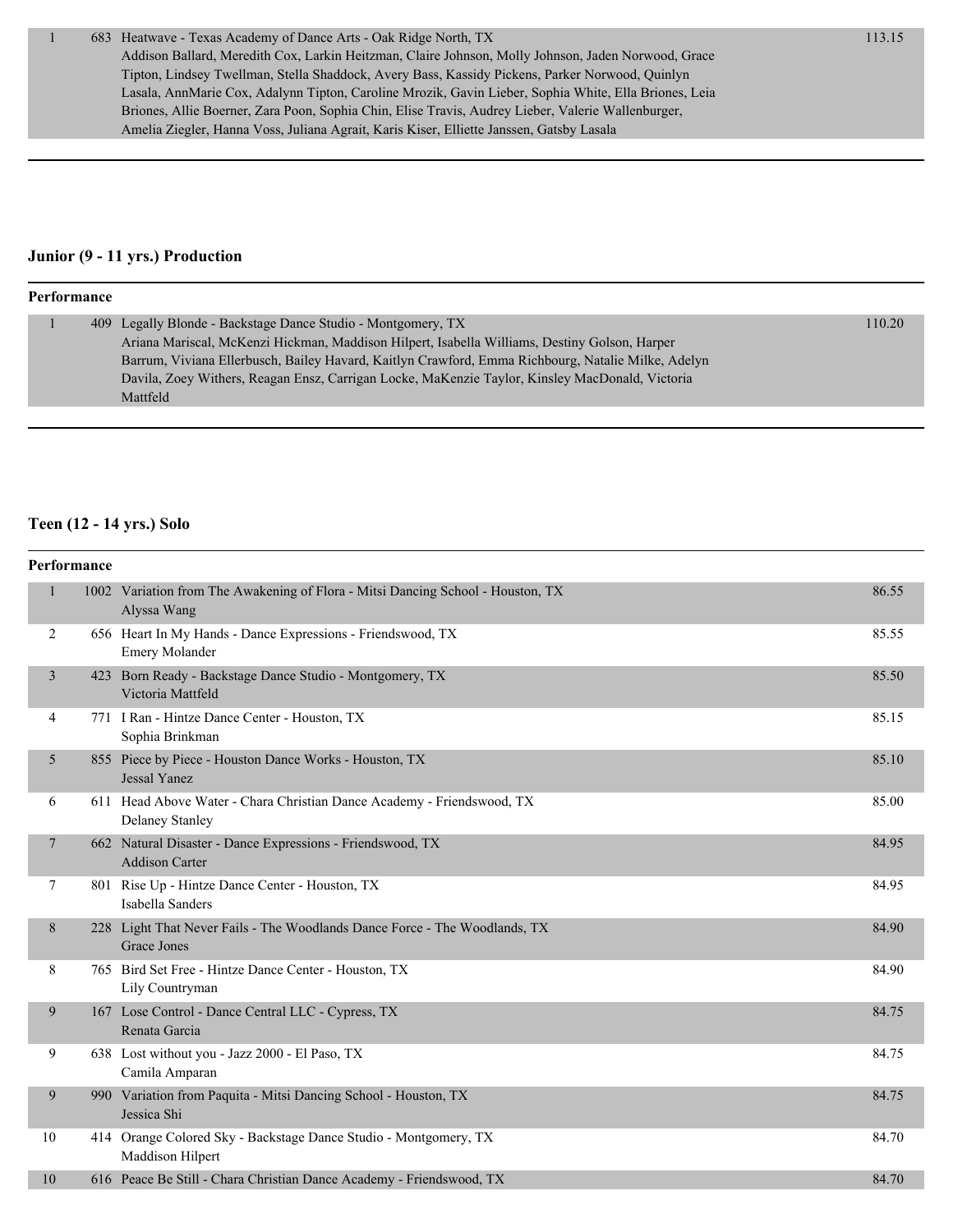|             |                 | <b>Brooke Thompson</b>                                                                             |        |  |  |  |  |
|-------------|-----------------|----------------------------------------------------------------------------------------------------|--------|--|--|--|--|
| 10          |                 | 775 Make it Mine - Hintze Dance Center - Houston, TX<br>Sofia Krejbjerg                            | 84.70  |  |  |  |  |
|             | <b>Advanced</b> |                                                                                                    |        |  |  |  |  |
| 1           |                 | 949 Forgive Myself - Amy's Elite Dance Force - Port Arthur, TX<br>Joshua Wiley                     | 86.70  |  |  |  |  |
| 2           |                 | 471 Smile - Project 3 Dance Productions - Pearland, TX<br>Reese Wagoner                            | 86.60  |  |  |  |  |
| 3           |                 | 1035 Hallelujah, I Love Him So - Leap Dance Center - Katy, TX<br><b>Brooke Busby</b>               | 86.35  |  |  |  |  |
| 4           |                 | 451 Imprisoned - Project 3 Dance Productions - Pearland, TX<br>Haley Cox                           | 86.30  |  |  |  |  |
| 4           |                 | 960 The Darkness within - HDS Ballet - RICHMOND, TX<br>Elaine Chen                                 | 86.30  |  |  |  |  |
| 4           |                 | 1028 Variation from The Talisman - Mitsi Dancing School - Houston, TX<br>Olivia Zhang              | 86.30  |  |  |  |  |
| 5           |                 | 190 Keeping Your Head Up - Dance Central LLC - Cypress, TX<br>Sadie Weeks                          | 86.25  |  |  |  |  |
| 5           |                 | 235 Undertow - The Woodlands Dance Force - The Woodlands, TX<br>Alana Hoots                        | 86.25  |  |  |  |  |
| 5           |                 | 358 No Diggity - Pointe of Grace Dance Studio - KAty, TX<br>Emma Parnell                           | 86.25  |  |  |  |  |
| 5           |                 | 788 Trauma - Hintze Dance Center - Houston, TX<br><b>Annaliese Schwartz</b>                        | 86.25  |  |  |  |  |
| 6           |                 | 238 Dreams - The Woodlands Dance Force - The Woodlands, TX<br>Sophia Colletti                      | 86.10  |  |  |  |  |
| 6           |                 | 331 Yes I Can - Move Dance and Fitness - Richmond, TX<br>Lily Wright                               | 86.10  |  |  |  |  |
| 7           |                 | 899 The Garden - Chara Christian Dance Academy - Friendswood, TX<br>Arianna Childress              | 86.05  |  |  |  |  |
| 8           |                 | 772 Impossible Dream - Hintze Dance Center - Houston, TX<br>Sophie Waite                           | 85.95  |  |  |  |  |
| 8           |                 | 842 Sunnyside of the Street - Houston Dance Works - Houston, TX<br><b>Charlotte Sanchez</b>        | 85.95  |  |  |  |  |
| 9           |                 | 1017 Systems Overload - HDS Ballet - RICHMOND, TX<br>Christina He                                  | 85.90  |  |  |  |  |
| 10          |                 | 552 Awaking of Flora - Divine Dance Arts - Pearland, TX<br>Shine Liang                             | 85.85  |  |  |  |  |
| Competitive |                 |                                                                                                    |        |  |  |  |  |
| 1           |                 | 927 Palladio - Houston Academy of Dance - Houston, TX<br>Peyton LeFevre                            | 116.45 |  |  |  |  |
| 2           |                 | 924 Unraveling - Houston Academy of Dance - Houston, TX<br>Caroline Zazueta                        | 116.25 |  |  |  |  |
| 3           |                 | 724 Chief Cook & Bottle Washer - Texas Academy of Dance Arts - Oak Ridge North, TX<br>Emma Johnson | 115.70 |  |  |  |  |
| 4           |                 | 129 Folk - EnRich Gymnastics and Dance Academy - Richmond, TX<br>Gaby Litwinenko                   | 115.65 |  |  |  |  |
| 5           |                 | 699 Depth - Texas Academy of Dance Arts - Oak Ridge North, TX<br>Sophia Chin                       | 115.45 |  |  |  |  |
| 6           |                 | 127 Reminders - EnRich Gymnastics and Dance Academy - Richmond, TX<br>Katherine Brown              | 115.35 |  |  |  |  |
| 7           |                 | 928 The Great Gig in the Sky - Houston Academy of Dance - Houston, TX<br>Josephine Hutchinson      | 115.20 |  |  |  |  |
| 8           |                 | 723 Alright - Texas Academy of Dance Arts - Oak Ridge North, TX                                    | 115.10 |  |  |  |  |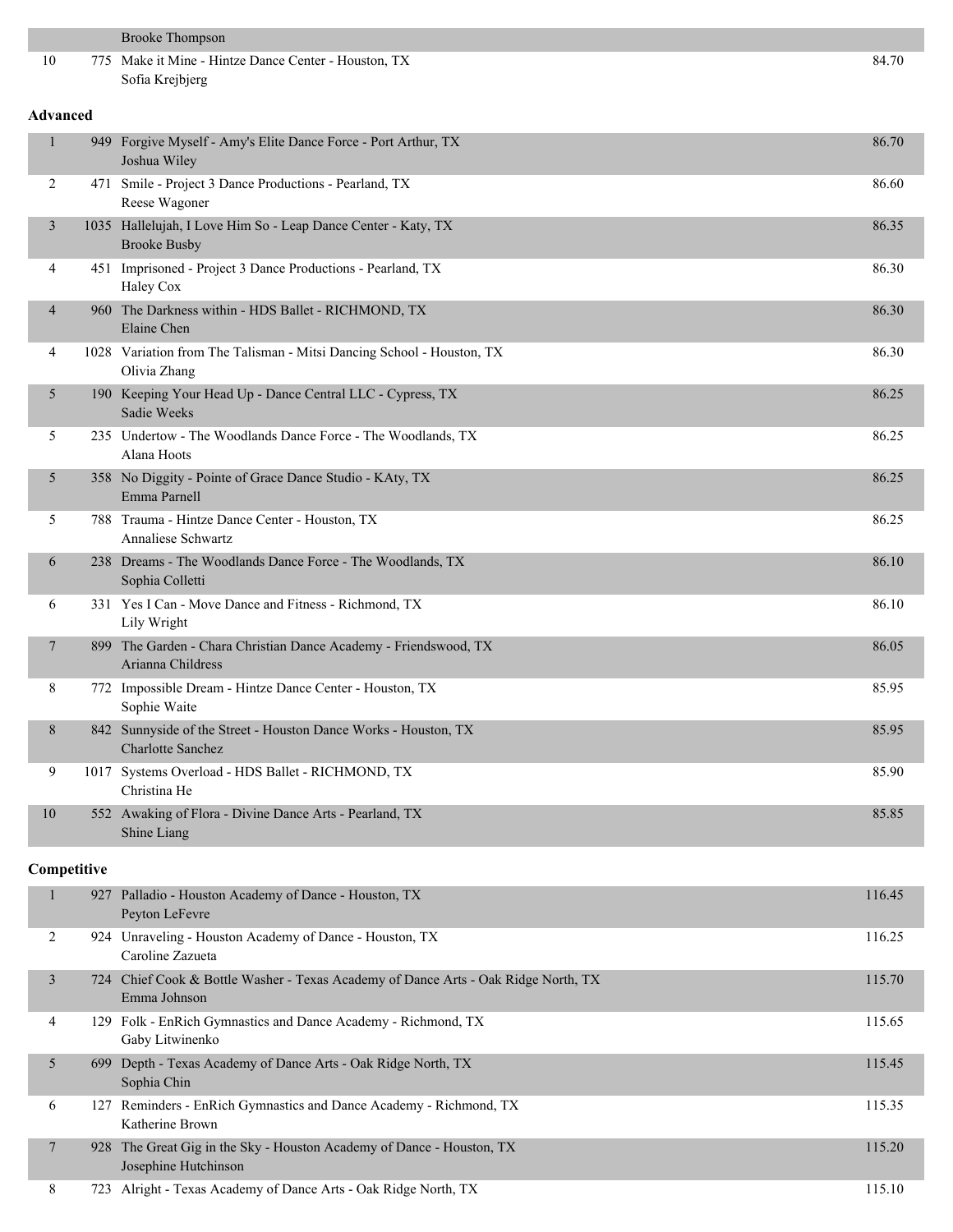|    | Kyleigh Lawson                                                     |        |
|----|--------------------------------------------------------------------|--------|
|    | 123 Cry to Me - EnRich Gymnastics and Dance Academy - Richmond, TX | 115.05 |
|    | Paola Lopez                                                        |        |
| 10 | 931 Otherside - Houston Academy of Dance - Houston, TX             | 114.85 |
|    | MacKenzie Hart                                                     |        |
|    |                                                                    |        |

# **Teen (12 - 14 yrs.) Duet/Trio**

|                 | Performance |                                                                                                                          |       |
|-----------------|-------------|--------------------------------------------------------------------------------------------------------------------------|-------|
| $\mathbf{1}$    |             | 655 Tightrope - Dance Expressions - Friendswood, TX<br>Emerson Gerratt, Zoe Knea                                         | 85.70 |
| 2               |             | 637 Riri's crewh - Jazz 2000 - El Paso, TX<br>Valentina Mergil, Leila Morales, Rebeka Terry                              | 85.50 |
| $\mathfrak{Z}$  |             | 991 Ashes - Mitsi Dancing School - Houston, TX<br>Yuanxi Jiang, Yuna Yinyun                                              | 85.35 |
| 4               |             | 923 Soldier - Houston Academy of Dance - Houston, TX<br>Emilie Bedouet, Ella Molly, Caroline Yoder                       | 84.80 |
| 5               |             | 1009 Black and Gold - Alpha Omega Gymnastics and Dance - Missouri City, TX<br>Sisi Li, Lizzy Pogue                       | 84.70 |
| 6               |             | 758 New York, New York - Hintze Dance Center - Houston, TX<br>Mallory Clement, Meghan Clement                            | 84.35 |
| 7               |             | 415 Feeling Good - Backstage Dance Studio - Montgomery, TX<br>Viviana Ellerbusch, Marcella Ellerbusch                    | 84.15 |
| 8               |             | 413 Home - Backstage Dance Studio - Montgomery, TX<br>Lilly Brown, Kinley Sloat, Ariana Mariscal                         | 84.10 |
| 9               |             | 964 Don Quixote - Variation of the Queen of the Dryads - HDS Ballet - RICHMOND, TX<br>Karen Wang, Lydia Xu               | 83.90 |
| <b>Advanced</b> |             |                                                                                                                          |       |
| $\mathbf{1}$    |             | 240 Target Locked - The Woodlands Dance Force - The Woodlands, TX<br>Isabella Barnhart, Samantha Biondo, Sydney Biondo   | 86.10 |
| 2               |             | 483 Leave a Message - Project 3 Dance Productions - Pearland, TX<br>Kailey Wyatt, Cara Wyatt                             | 85.85 |
| $\overline{2}$  |             | 756 Overture - Hintze Dance Center - Houston, TX<br>Claire Stoebner, Sophie Waite                                        | 85.85 |
| 3               |             | 752 Trouble - Hintze Dance Center - Houston, TX<br>Matison Johnson, Olivia Rivaz, Sydney Sauer                           | 85.80 |
| $\overline{4}$  |             | 591 Dynamic Duo - Jazz 2000 - El Paso, TX<br>Anapaula Molinar, Renata Guerra                                             | 85.70 |
| 4               |             | 858 Glam - Houston Dance Works - Houston, TX<br>Camille Schneider, Olivia Kimball                                        | 85.70 |
| 5               |             | 265 One More Happ'ly Ever After - Pointe of Grace Dance Studio - KAty, TX<br>Emma Parnell, Audrey Stewart, Payton Heston | 85.65 |
| 6               |             | 203 Revolutionary - Dance Central LLC - Cypress, TX<br>Mallory Herrera, Sadie Weeks                                      | 85.50 |
| 7               |             | 267 No - Pointe of Grace Dance Studio - KAty, TX<br>Kinsley Caldwell, Grace Gillard, Vivian Smith                        | 85.45 |
| 8               |             | 133 Run Run Run - Dance Central LLC - Cypress, TX<br>Holly Thomas, Leila Mimouni, Reese White                            | 85.30 |
| 8               |             | 847 Sisters - Houston Dance Works - Houston, TX<br>Tracey Rasmussen, Ava Waddail-Foerste, Olive Thiel                    | 85.30 |
| 9               |             | 266 Long As Im Here With You - Pointe of Grace Dance Studio - KAty, TX<br>Emma Schnellhardt, Vivian Smith                | 85.00 |
| 10              |             | 484 Gallows - Project 3 Dance Productions - Pearland, TX                                                                 | 84.85 |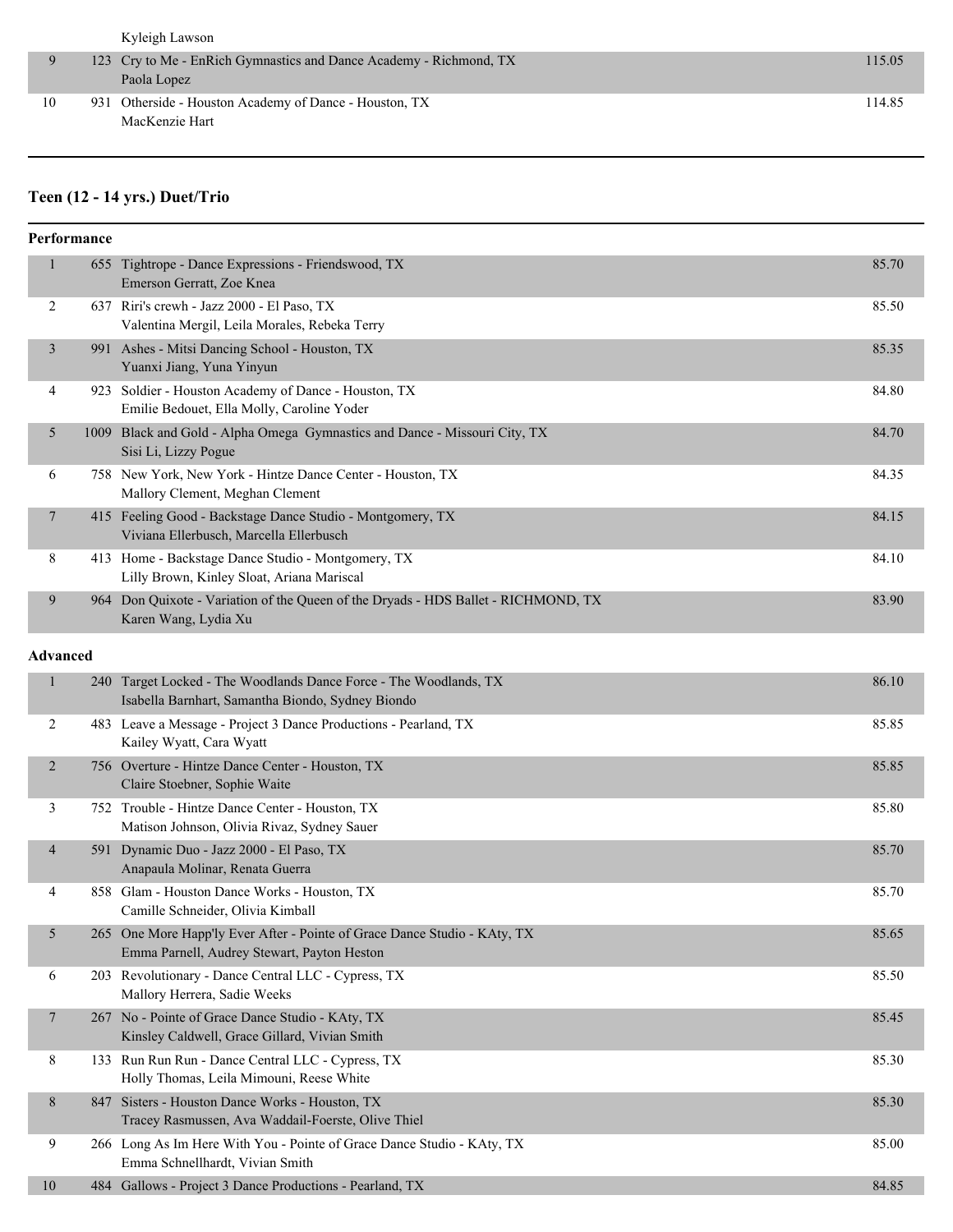## Ellie Kasprzyk, Logan Parker, Maile Thomas

## **Competitive**

| 116.15<br>722 Soeur - Texas Academy of Dance Arts - Oak Ridge North, TX<br>2<br>Kyleigh Lawson, Emma Johnson<br>$\overline{3}$<br>Beauty - Houston Academy of Dance - Houston, TX<br>115.70<br>920<br>Peyton LeFevre, Caroline Zazueta<br>625 Heart of glass - Jazz 2000 - El Paso, TX<br>115.60<br>4<br>Fernanda Molinar, Mia Portillo, Tamara Rivera<br>5 <sup>5</sup><br>705 Highspeeds - Texas Academy of Dance Arts - Oak Ridge North, TX<br>115.45<br>Sophia Chin, Addison Ballard<br>121 Fuel to the Fire - EnRich Gymnastics and Dance Academy - Richmond, TX<br>115.40<br>6<br>Ella Gor, Paola Lopez<br>921 Overdose - Houston Academy of Dance - Houston, TX<br>115.15<br>7<br>MacKenzie Hart, Josephine Hutchinson<br>8<br>115 Waves - EnRich Gymnastics and Dance Academy - Richmond, TX<br>114.75<br>Abigale Hutchens, Caitlyn Hankins<br>$8\,$<br>Bust a Move - Dance Central LLC - Cypress, TX<br>114.75<br>199<br>Maddie Richter, Delaney Vacek<br>8<br>606 Constellations - Chara Christian Dance Academy - Friendswood, TX<br>114.75<br>Mayah Whitmire, Jillian Lazzaroni, Arianna Childress<br>8<br>702 Marry the Man Today - Texas Academy of Dance Arts - Oak Ridge North, TX<br>114.75<br>Elise Travis, Audrey Lieber<br>9<br>206 Make Way - Dance Central LLC - Cypress, TX<br>114.40<br>Lauren Epperson, Olivia Ulanday<br>35 The Diner - June Badon Elite School of Dance - Port Neches, TX<br>114.20<br>10<br>Kenidee Allen, Eryn Morris | $\mathbf{1}$ | 919 | Maestro Please - Houston Academy of Dance - Houston, TX<br>Peyton LeFevre, Caroline Zazueta | 116.30 |
|--------------------------------------------------------------------------------------------------------------------------------------------------------------------------------------------------------------------------------------------------------------------------------------------------------------------------------------------------------------------------------------------------------------------------------------------------------------------------------------------------------------------------------------------------------------------------------------------------------------------------------------------------------------------------------------------------------------------------------------------------------------------------------------------------------------------------------------------------------------------------------------------------------------------------------------------------------------------------------------------------------------------------------------------------------------------------------------------------------------------------------------------------------------------------------------------------------------------------------------------------------------------------------------------------------------------------------------------------------------------------------------------------------------------------------------------------------------------|--------------|-----|---------------------------------------------------------------------------------------------|--------|
|                                                                                                                                                                                                                                                                                                                                                                                                                                                                                                                                                                                                                                                                                                                                                                                                                                                                                                                                                                                                                                                                                                                                                                                                                                                                                                                                                                                                                                                                    |              |     |                                                                                             |        |
|                                                                                                                                                                                                                                                                                                                                                                                                                                                                                                                                                                                                                                                                                                                                                                                                                                                                                                                                                                                                                                                                                                                                                                                                                                                                                                                                                                                                                                                                    |              |     |                                                                                             |        |
|                                                                                                                                                                                                                                                                                                                                                                                                                                                                                                                                                                                                                                                                                                                                                                                                                                                                                                                                                                                                                                                                                                                                                                                                                                                                                                                                                                                                                                                                    |              |     |                                                                                             |        |
|                                                                                                                                                                                                                                                                                                                                                                                                                                                                                                                                                                                                                                                                                                                                                                                                                                                                                                                                                                                                                                                                                                                                                                                                                                                                                                                                                                                                                                                                    |              |     |                                                                                             |        |
|                                                                                                                                                                                                                                                                                                                                                                                                                                                                                                                                                                                                                                                                                                                                                                                                                                                                                                                                                                                                                                                                                                                                                                                                                                                                                                                                                                                                                                                                    |              |     |                                                                                             |        |
|                                                                                                                                                                                                                                                                                                                                                                                                                                                                                                                                                                                                                                                                                                                                                                                                                                                                                                                                                                                                                                                                                                                                                                                                                                                                                                                                                                                                                                                                    |              |     |                                                                                             |        |
|                                                                                                                                                                                                                                                                                                                                                                                                                                                                                                                                                                                                                                                                                                                                                                                                                                                                                                                                                                                                                                                                                                                                                                                                                                                                                                                                                                                                                                                                    |              |     |                                                                                             |        |
|                                                                                                                                                                                                                                                                                                                                                                                                                                                                                                                                                                                                                                                                                                                                                                                                                                                                                                                                                                                                                                                                                                                                                                                                                                                                                                                                                                                                                                                                    |              |     |                                                                                             |        |
|                                                                                                                                                                                                                                                                                                                                                                                                                                                                                                                                                                                                                                                                                                                                                                                                                                                                                                                                                                                                                                                                                                                                                                                                                                                                                                                                                                                                                                                                    |              |     |                                                                                             |        |
|                                                                                                                                                                                                                                                                                                                                                                                                                                                                                                                                                                                                                                                                                                                                                                                                                                                                                                                                                                                                                                                                                                                                                                                                                                                                                                                                                                                                                                                                    |              |     |                                                                                             |        |
|                                                                                                                                                                                                                                                                                                                                                                                                                                                                                                                                                                                                                                                                                                                                                                                                                                                                                                                                                                                                                                                                                                                                                                                                                                                                                                                                                                                                                                                                    |              |     |                                                                                             |        |
|                                                                                                                                                                                                                                                                                                                                                                                                                                                                                                                                                                                                                                                                                                                                                                                                                                                                                                                                                                                                                                                                                                                                                                                                                                                                                                                                                                                                                                                                    |              |     |                                                                                             |        |

# **Teen (12 - 14 yrs.) Small**

| Performance    |     |                                                                                                                                                                                                                |        |
|----------------|-----|----------------------------------------------------------------------------------------------------------------------------------------------------------------------------------------------------------------|--------|
| 1              |     | 641 Move It - Jazz 2000 - El Paso, TX<br>Alexa Flores, Dana Braun, Karina Munoz, Rebeka Terry, Raquel Castro, Leila Morales, Analicia Tamez,<br>Allyson Gutierrez, Camila Camacho                              | 113.05 |
| 2              |     | 298 Disco Inferno - Pointe of Grace Dance Studio - KAty, TX<br>Chloe Boyles, Isabel Rodriguez, Alyssa Foley, Delisha Akbarzadeh, Mackenzie Weilbacher                                                          | 112.70 |
| $\overline{2}$ |     | 652 Take Another Turn - Dance Expressions - Friendswood, TX<br>Addison Carter, Kylie Eason, Emerson Gerratt, Paige Harris, Zoe Knea, Emery Molander, Addison Smith,<br>Avery Varga                             | 112.70 |
| 3              |     | 648 Let me Go - Jazz 2000 - El Paso, TX<br>Andrea Rodriquez, Alexa Flores, Camila Amparan, Karina Munoz, Valeria Gavito                                                                                        | 112.65 |
| $\overline{4}$ | 917 | Jet Set - Houston Academy of Dance - Houston, TX<br>Madeline Molly, Hadassah Hernandez, Emilie Bedouet, Ella Molly, Elise Stuckwisch, Caroline Yoder,<br>Knox Mason Kiker, Addison Guerra                      | 112.50 |
| 5              |     | 135 Enough is Enough - Dance Central LLC - Cypress, TX<br>Avery Villemarette, Gabrielle Liger, Isabella Mawford, Emma Mouton, Zoey Scott, Alicia Westbay,<br>Allison Zaccari, Jaclyn Millender, Isabel Roussel | 112.40 |
| 6              |     | 916 Heaven is a Place on Earth - Houston Academy of Dance - Houston, TX<br>Hadassah Hernandez, Emilie Bedouet, Ella Molly, Elise Stuckwisch, Caroline Yoder                                                    | 112.10 |
| 7              |     | 968 Shelter - Sondra Stark Dance Studio - De Quincy, LA<br>Bethanee Buxton, Kasha Chavez, Sandra Dietz, Layla Franks, Remy Grove, Abbi Harris, Sydni Keel,<br>Sophie Spears, Alissa Wheeler                    | 112.05 |
| 8              | 143 | Trickle Trickle - Dance Central LLC - Cypress, TX<br>Gabrielle Liger, Isabella Mawford, Emma Mouton, Zoey Scott, Alicia Westbay, Allison Zaccari                                                               | 111.90 |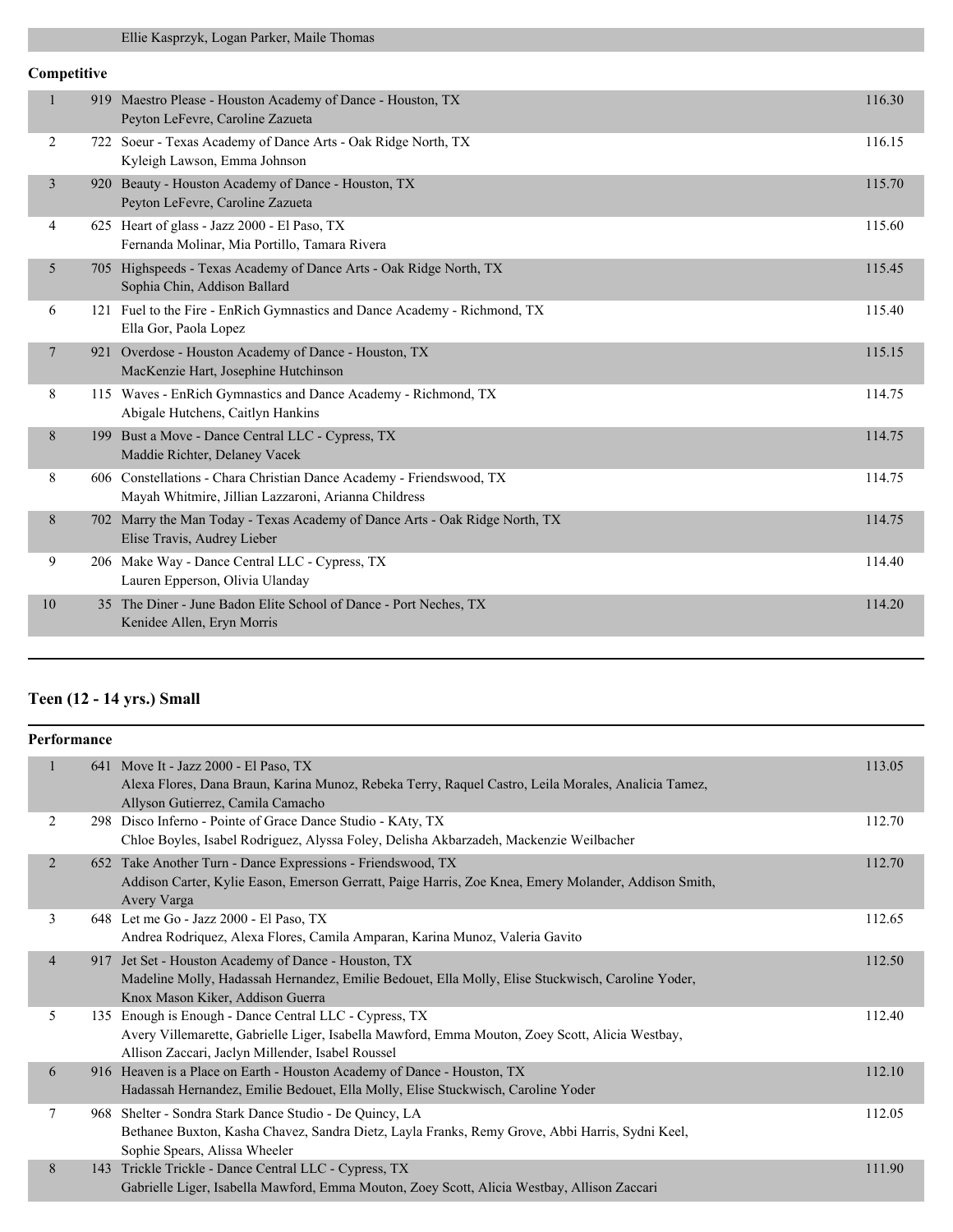| 9                       | 293 Corporate Confidence - Joee Schapiro School of Dance - Tomball, TX<br>Abby Zampini, Aliyah Pishori, Kathy Lopez, Naomi Dean                                                                                              | 111.65 |
|-------------------------|------------------------------------------------------------------------------------------------------------------------------------------------------------------------------------------------------------------------------|--------|
| 9                       | 297 Let Go - Pointe of Grace Dance Studio - KAty, TX<br>Mackenzie Weilbacher, Chloe Boyles, Delisha Akbarzadeh, Isabel Rodriguez, Alyssa Foley                                                                               | 111.65 |
| 10                      | 649 Bang Bang - Dance Expressions - Friendswood, TX<br>Addison Carter, Kylie Eason, Emerson Gerratt, Zoe Knea, Emery Molander, Addison Smith                                                                                 | 111.40 |
| <b>Advanced</b>         |                                                                                                                                                                                                                              |        |
| 1                       | 215 This Is Me Trying - The Woodlands Dance Force - The Woodlands, TX<br>Isabella Barnhart, Samantha Biondo, Sydney Biondo, Kennedy Boyer, Sophia Colletti, Holly Garrett,<br>Claire Hogan, Addyson McBride, Jarah O'Farrell | 115.05 |
| 2                       | 214 Sign of the Times - The Woodlands Dance Force - The Woodlands, TX<br>Kennedy Boyer, Emily Clements, Sophia Colletti, Hope Farmer, Alana Hoots, Addyson McBride,<br>Makayla Pineda                                        | 114.30 |
| $\overline{\mathbf{3}}$ | 503 Unworthy - Hintze Dance Center - Houston, TX<br>Meredith Keating, Arya Mohammed, Claire Stoebner, Sophie Waite, Jennifer Williamson, Annaliese<br>Schwartz                                                               | 114.20 |
| 4                       | 296 Good Luck - Joee Schapiro School of Dance - Tomball, TX<br>Carly Howard, Delaney Nelub, Deanna Settles, Michelle Mziray, Jamie Diamond, Ylana Neill                                                                      | 114.00 |
| 5                       | 436 Dem Beats - Project 3 Dance Productions - Pearland, TX<br>Kinley Christensen, Ellie Kasprzyk, Jordyn Linares, Kennedy Parker, Logan Parker, Maile Thomas, Reese<br>Wagoner, Alexis Roles                                 | 113.95 |
| 6                       | 978 Ashes Like Snow - EPIC Center for Dance - Rosenberg, TX<br>Hannah Li, Inara Goldsmith, Isabella Murillo, Karla Zapata, Madison Zylicz                                                                                    | 113.85 |
| 7                       | 276 Dumb Dumb - Pointe of Grace Dance Studio - KAty, TX<br>Nyah Young, Layla Jurado, Kinsley Caldwell, Kaitlyn Lowe, Grace Gillard, Camilla Ocon, Lillian<br>Chipman, Vivian Smith, Taylor Ratcliff                          | 113.80 |
| 8                       | 279 Black & Gold - Pointe of Grace Dance Studio - KAty, TX<br>Hope Helbig, Helen Lin, Payton Heston, Olivia Spragins, Lauren Danek, Emma Parnell, Emma<br>Schnellhardt, Audrey Stewart, Anna Koenig                          | 113.75 |
| 9                       | 353 The Glamorous Life - Leap Dance Center - Katy, TX<br>Priya Bonham, Brooke Busby, Isabella Guerra, Addison Busby, Morgan Hyde, Ana Rueda Flores                                                                           | 113.60 |
| 10                      | 295 Hallelujah - Joee Schapiro School of Dance - Tomball, TX<br>Carly Howard, Delaney Nelub, Michelle Mziray, Deanna Settles, Jamie Diamond, Ylana Neill                                                                     | 113.45 |
| 10                      | 359 Home - Pointe of Grace Dance Studio - KAty, TX<br>Audrey Stewart, Lauren Danek, Emma Parnell, Payton Heston, Olivia Spragins                                                                                             | 113.45 |
| Competitive             |                                                                                                                                                                                                                              |        |
| 1                       | 913 Qweendom - Houston Academy of Dance - Houston, TX<br>Peyton LeFevre, MacKenzie Hart, Josephine Hutchinson, Caroline Zazueta                                                                                              | 116.30 |
| 2                       | 710 All of Me - Texas Academy of Dance Arts - Oak Ridge North, TX<br>Kyleigh Lawson, Sophia Chin, Valentina Brazon, Ava Takenaka                                                                                             | 116.15 |
| $\mathfrak{Z}$          | 310 Bollywood - Rhythm Inc. Dance Studio - Richmond, TX<br>Angelina Roman, Daniela Quinonez, Natasha Hoffman, Sofia Gomez, Salima Salimov, Tatum Wise, Mia<br>Leyva, Marin Nelson, Alessandra Diaz                           | 115.90 |
| 4                       | 912 Ripple Effect - Houston Academy of Dance - Houston, TX<br>Peyton LeFevre, MacKenzie Hart, Josephine Hutchinson, Caroline Zazueta                                                                                         | 115.75 |
| 4                       | 914 The Heist - Houston Academy of Dance - Houston, TX<br>Madeline Molly, Peyton LeFevre, MacKenzie Hart, Josephine Hutchinson, Isabela Arguelles, Caroline<br>Zazueta                                                       | 115.75 |
| 5                       | 92 Breathe Again - EnRich Gymnastics and Dance Academy - Richmond, TX<br>Ella Gor, Rylan Meuth, Brooke Cullison, Paola Lopez, Katherine Brown                                                                                | 115.50 |
| 6                       | 311 Gasolina - Rhythm Inc. Dance Studio - Richmond, TX<br>Angelina Roman, Daniela Quinonez, Tatum Wise, Mia Leyva, Marin Nelson, Alessandra Diaz, Sofia<br>Gomez, Salima Salimov, Natasha Hoffman                            | 115.30 |
| 7                       | 308 Freak Show - Rhythm Inc. Dance Studio - Richmond, TX<br>Sofia Gomez, Daniela Quinonez, Angelina Roman, Natasha Hoffman, Salima Salimov                                                                                   | 115.15 |
| 8                       | 37 Turn to Stone - June Badon Elite School of Dance - Port Neches, TX                                                                                                                                                        | 114.90 |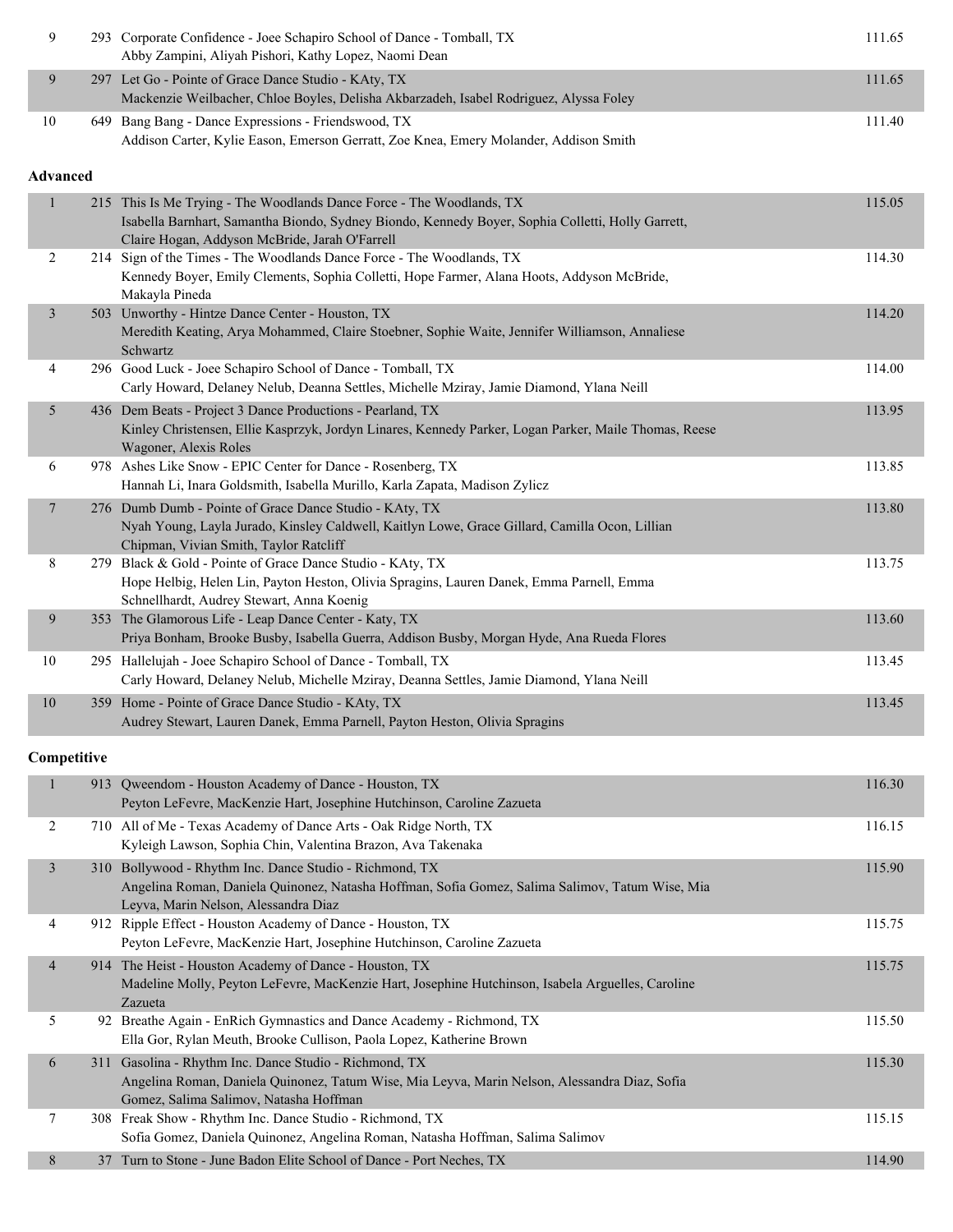|    | Kenidee Allen, Breelyn Badon, Eryn Morris, Isabella Richards, Victoria Richards, Evangeline Sticker, |        |
|----|------------------------------------------------------------------------------------------------------|--------|
|    | Tessa Kenna, Sophia Simon, Jayla Clay                                                                |        |
|    | 91 It Must Have Been Love - EnRich Gymnastics and Dance Academy - Richmond, TX                       | 114.55 |
|    | Ella Gor, Rylan Meuth, Abigale Hutchens, Caitlyn Hankins, Paola Lopez                                |        |
| 10 | 312 Milkshake - Rhythm Inc. Dance Studio - Richmond, TX                                              | 114.35 |
|    | Angelina Roman, Daniela Quinonez, Sofia Gomez, Salima Salimov, Natasha Hoffman, Tatum Wise, Mia      |        |
|    | Leyva, Marin Nelson, Alessandra Diaz                                                                 |        |

#### **Teen (12 - 14 yrs.) Large**

#### **Performance** 1 642 Move Makers - Jazz 2000 - El Paso, TX 113.70 Natali Maese, Anapaula Molinar, Valentina Delgadillo, Alexa Flores, Paola Maese, Rebeka Terry, Dana Braun, Karina Munoz, Romina Torres, Leila Morales, Analicia Tamez, Renata Guerra, Miranda Guerra, Allyson Gutierrez, Camila Camacho, Raquel Castro **Advanced** 1 562 Free Britney - Jazz 2000 - El Paso, TX 115.95 Anapaula Molinar, Fernanda Molinar, Mia Portillo, Tamara Rivera, Alitzel Villa, Alexa Flores, Valeria Gavito, Yaneli Sosa, Maria Siqueiros, Rebeka Terry, Alondra Natera, Kaylee Harris, Renata Guerra, Miranda Guerra, Mariana Gidi, Kayden Bang, Leila Morales, Amelie Debernardi 2 437 Lucid Dream - Project 3 Dance Productions - Pearland, TX 115.45 Kinley Christensen, Haley Cox, Jenna Schnell, Kailey Wyatt, Reese Wagoner, Arissa Rexach, Ava Morris, Amber Young, Paisley Perkins, Cara Wyatt 3 438 Fever - Project 3 Dance Productions - Pearland, TX 115.40 Kinley Christensen, Cara Wyatt, Haley Cox, Jenna Schnell, Kailey Wyatt, Reese Wagoner, Amber Young, Arissa Rexach, Ava Morris, Paisley Perkins 4 216 Brother - The Woodlands Dance Force - The Woodlands, TX 115.35 Kennedy Boyer, Emily Clements, Sophia Colletti, Camryn Dolezal, Hope Farmer, Alana Hoots, Addyson McBride, Jordan Muras, Jarah O'Farrell, Makayla Pineda, Vicia Simmons 5 563 The Untold - Jazz 2000 - El Paso, TX 115.30 Anapaula Molinar, Fernanda Molinar, Mia Portillo, Tamara Rivera, Alitzel Villa, Camila Amparan, Alexa Flores, Valeria Gavito, Dana Braun, Karina Munoz, Rebeka Terry, Maria Siqueiros, Kaylee Harris, Miranda Guerra, Paula Cardenas, Leila Morales, Yaneli Sosa, Kayden Bang 6 598 Higher - Chara Christian Dance Academy - Friendswood, TX 115.25 Mayah Whitmire, Marin Wilber, Madison DenHartog, Kailee Dibble, Jordan Kirksey, Jillian Lazzaroni, Brooke Thompson, Ava Kate Harrison, Aubrey Moreno, Arianna Childress, Audrey Lopez, Brooke Hawkins 7 630 Hit the road Jack - Jazz 2000 - El Paso, TX 115.00 Alexa Flores, Valeria Gavito, Anapaula Molinar, Fernanda Molinar, Tamara Rivera, Alitzel Villa, Rebeka Terry, Kaylee Harris, Yaneli Sosa, Maria Siqueiros, Leila Morales, Miranda Guerra 8 213 Barracuda - The Woodlands Dance Force - The Woodlands, TX 114.55 Isabella Barnhart, Jarah O'Farrell, Samantha Biondo, Sydney Biondo, Kennedy Boyer, Aislynn Brock, Emily Clements, Sophia Colletti, Camryn Dolezal, Hope Farmer, Holly Garrett, Claire Hogan, Alana Hoots, Elie Grace Kahl, Jordan Muras, Makayla Pineda, Vicia Simmons 9 595 Nothing/Something - Chara Christian Dance Academy - Friendswood, TX 114.40 Mayah Whitmire, Marin Wilber, Madison DenHartog, Kailee Dibble, Jordan Kirksey, Jillian Lazzaroni, Brooke Thompson, Ava Kate Harrison, Aubrey Moreno, Arianna Childress, Brooke Hawkins, Audrey Lopez 9 597 The Light That Never Fails - Chara Christian Dance Academy - Friendswood, TX 114.40 Mayah Whitmire, Marin Wilber, Madison DenHartog, Kailee Dibble, Jordan Kirksey, Jillian Lazzaroni, Brooke Thompson, Ava Kate Harrison, Aubrey Moreno, Arianna Childress, Brooke Hawkins, Audrey Lopez 10 141 Seaside Rendezvous - Dance Central LLC - Cypress, TX 114.05 Holly Thomas, Keira McLaughlin, Lauren Hoffman, Leila Mimouni, Mallory Herrera, Renata Garcia, Victorie Aucoin, Avery Villemarette, Jaclyn Millender, Kaylan Thompson, Leanne West, Reese White, Sadie Weeks, Tatum Anderson

#### **Competitive**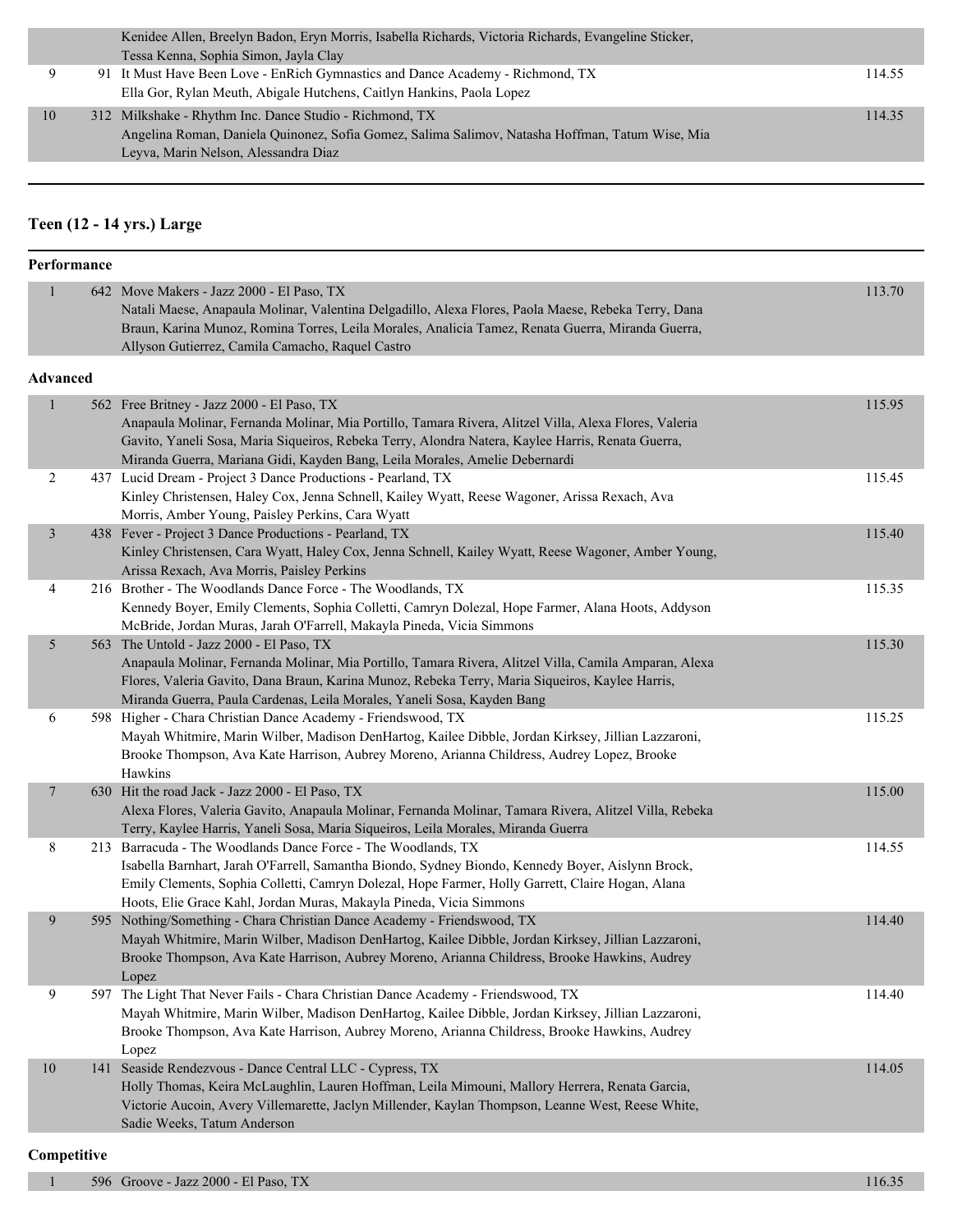|                |    | Anapaula Molinar, Fernanda Molinar, Mia Portillo, Tamara Rivera, Anakaren Valdez, Alitzel Villa, Maria                                 |        |
|----------------|----|----------------------------------------------------------------------------------------------------------------------------------------|--------|
| 2              |    | Siqueiros, Rebeka Terry, Alondra Natera, Renata Guerra, Kayden Bang<br>139 Shake Rumble and Quake - Dance Central LLC - Cypress, TX    | 115.50 |
|                |    |                                                                                                                                        |        |
|                |    | Cara Bayne, Ellison Barfuss, Mayley Lindsay, Megan Berube, Nyla Shoaf, Meredith Doolen, Claire                                         |        |
|                |    | Thomassie, Delaney Vacek, Maddie Richter, Olivia Ulanday, Sydney Devine, Tatum LaRue                                                   |        |
| $\overline{3}$ |    | 36 Siren's Lullaby - June Badon Elite School of Dance - Port Neches, TX                                                                | 115.15 |
|                |    | Josie Breaux, Tessa Kenna, Sophia Simon, Makynnly Suire, Kenidee Allen, Breelyn Badon, Eryn Morris,                                    |        |
|                |    | Isabella Richards, Victoria Richards, Evangeline Sticker, Jayla Clay                                                                   |        |
| 4              |    | 131 Buenos Aires - Dance Central LLC - Cypress, TX                                                                                     | 115.10 |
|                |    | Claire Thomassie, Delaney Vacek, Kaylan Thompson, Lauren Epperson, Maddie Richter, Olivia Ulanday,                                     |        |
|                |    | Sadie Weeks, Sydney Devine, Tatum LaRue, Nyla Shoaf, Meredith Doolen, Megan Berube, Mayley                                             |        |
| 5              |    | Lindsay, Ellison Barfuss, Cara Bayne<br>Hit the Road Jack - EnRich Gymnastics and Dance Academy - Richmond, TX                         | 114.85 |
|                | 90 |                                                                                                                                        |        |
|                |    | Aria Arora, Katherine Brown, Brooke Cullison, Lily Dawson, Ella Gor, Caitlyn Hankins, Hanna Hotze,                                     |        |
| 6              |    | Abigale Hutchens, Paola Lopez, Rylan Meuth, Ela Patel, Lydia Queiroga<br>33 Dance - June Badon Elite School of Dance - Port Neches, TX | 114.60 |
|                |    | Kenidee Allen, Breelyn Badon, Eryn Morris, Isabella Richards, Victoria Richards, Evangeline Sticker,                                   |        |
|                |    | Josie Breaux, Peyton Delage, Tessa Kenna, Sophia Simon, Makynnly Suire, Jayla Clay, Emma Dugas,                                        |        |
|                |    | Christa Pitre                                                                                                                          |        |
| $\tau$         |    | 147 Water - Dance Central LLC - Cypress, TX                                                                                            | 114.40 |
|                |    | Sydney Devine, Meredith Doolen, Tatum LaRue, Mayley Lindsay, Maddie Richter, Nyla Shoaf, Claire                                        |        |
|                |    | Thomassie, Olivia Ulanday, Delaney Vacek, Ellison Barfuss, Cara Bayne, Megan Berube, Lauren                                            |        |
|                |    | Epperson, Kaylan Thompson, Sadie Weeks                                                                                                 |        |
| 8              |    | 151 QUEEN. - Dance Central LLC - Cypress, TX                                                                                           | 114.05 |
|                |    | Cara Bayne, Ellison Barfuss, Mallory Herrera, Mayley Lindsay, Megan Berube, Meredith Doolen, Nyla                                      |        |
|                |    | Shoaf, Shelby Fisher, Claire Thomassie, Delaney Vacek, Lauren Epperson, Maddie Richter, Olivia                                         |        |
|                |    | Ulanday, Sadie Weeks, Sydney Devine, Tatum LaRue, Tatum Anderson                                                                       |        |
| 8              |    | 501 These Dreams - Hintze Dance Center - Houston, TX                                                                                   | 114.05 |
|                |    | Kennedy Kram, Annalise Schwartz, Meredith Keating, Arya Mohammed, Claire Stoebner, Kennedy                                             |        |
|                |    | Trykowski, Sophie Waite, Karina Williams, Jennifer Williamson, Kara Williams                                                           |        |
|                |    |                                                                                                                                        |        |

## **Teen (12 - 14 yrs.) Super**

| <b>Advanced</b> |  |                                                                                                       |        |  |
|-----------------|--|-------------------------------------------------------------------------------------------------------|--------|--|
|                 |  | 602 I Got You - Chara Christian Dance Academy - Friendswood, TX                                       | 114.35 |  |
|                 |  | Mayah Whitmire, Taylor Slaughter, Marin Wilber, Madison DenHartog, Mackenzie Dearmon, Kailee          |        |  |
|                 |  | Dibble, Jordan Kirksey, Jillian Lazzaroni, Brooke Thompson, Ava Kate Harrison, Aubrey Moreno,         |        |  |
|                 |  | Arianna Childress, Kambri Yee, Heather Blakeway, Elise Flores, Delaney Stanley, Brooke Hawkins, Bella |        |  |
|                 |  | Stanfield, Ava Mahaney, Audrey Lopez, Amber Barcelona, Caroline Merkle                                |        |  |
|                 |  | 495 Paint it Black - Hintze Dance Center - Houston, TX                                                | 113.75 |  |
|                 |  | Mackinley Heck, Aimee Hubbs, Kennedy Kram, Sofia Krejbjerg, Emerson McDougald, Aerial Perez,          |        |  |
|                 |  | Isabella Sanders, Dylan Woodard, Tyler Brown, Lily Countryman, Elia Grace, Matison Johnson, Olivia    |        |  |
|                 |  | Rivaz, Claire Stoebner, Kennedy Trykowski, Abi Abbott, Lindsey Beck, Sophia Brinkman, Jillian         |        |  |
|                 |  | Gregory, Sydney Sauer, Taylor Walker                                                                  |        |  |
|                 |  |                                                                                                       |        |  |

## **Teen (12 - 14 yrs.) Production**

| 938 Spies R Us - Dance Expressions - Friendswood, TX                                               | 112.65 |
|----------------------------------------------------------------------------------------------------|--------|
| Marley Broach, Isabella Butler, Addison Carter, Alexis Condit, Alanna Condit, Kylie Eason, Emerson |        |
| Gerratt, Zoey Glines, Taylor Gregg, Sage Handy, Evelyn Henry, Lillian Kelly, Emma Kline, Zoe Knea, |        |
| Hannah Loe, Chloe Maycott, Emery Molander, Morgan Richard, Mckenna Richard, Addison Smith,         |        |
| Avery Varga, Ava Trevino                                                                           |        |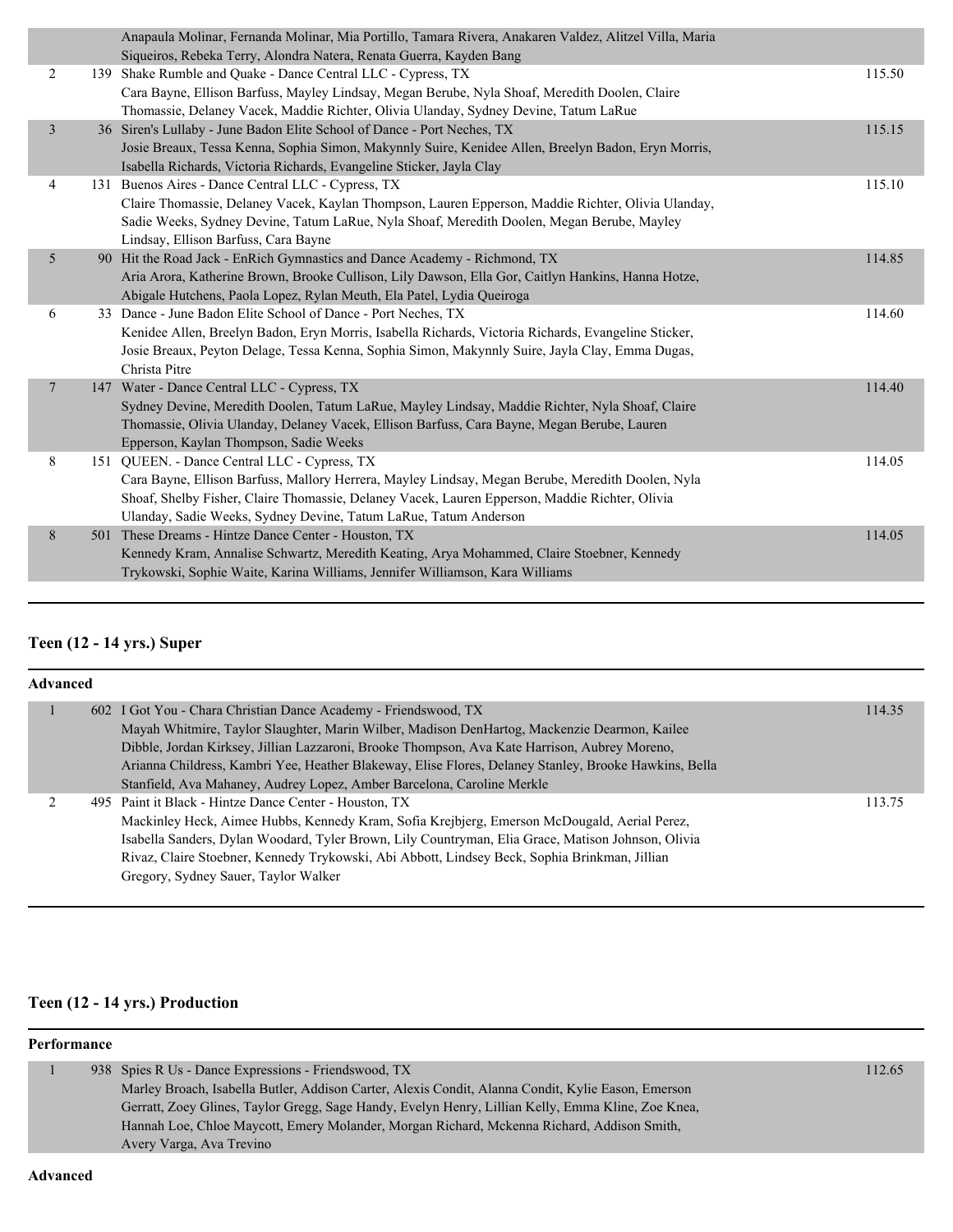|             | 485 Britney - Project 3 Dance Productions - Pearland, TX                                          | 114.65 |
|-------------|---------------------------------------------------------------------------------------------------|--------|
|             | Lexi Roles, Adalyn Arispe, Lucy Atkinson, Taylor Blissit, Kinley Christensen, Haley Cox, Olivia   |        |
|             | Dahlkamp, Katelyn Forrest, Madilynn Fuentes, Carly Goodwin, Ellie Kasprzyk, Jordyn Linares, Emily |        |
|             | Mayes, Charley Mitchell, Ava Morris, Heidi Padron, Kennedy Parker, Logan Parker, Paisley Perkins, |        |
|             | Reilly Perkins, Arissa Rexach, Maile Thomas, Ramsey Wagoner, Reese Wagoner, Layla Wills, Cara     |        |
|             | Wyatt, Kailey Wyatt, Amber Young                                                                  |        |
| Competitive |                                                                                                   |        |

#### 1 939 Annie - Amy's Elite Dance Force - Port Arthur, TX 115.60 Kaitlyn Hebert, Analy Aguirre, Lauryn McDaniel, Bree Becker, Joshua Wiley, River Wortham, Alexis LaFleur, Cambrie Allbritton, Claire Allen, Camille Thomas, Lilee Underwood, Madison Sonier, Brooklynn Humble, Olivia Romero, Karsyn Guillory, Addyson Knight, Brinlee Lovelace, Sadie Nichols, Avery Broussard, Berkley Campbell, Charlie Cutchins, Ellie Guillory, Chandler Hollier, Maizey Jaynes, Harper Johnson, Lizzie Livingston, Karys Long, Jillian Perkinz, Haidyn Powers, Ellyana Quebodeaux, Alyah Rodriguez, Brianna Rodriguez, Kendell Sarver, Taylor Tran, Santi Pilley, Raely Ply

#### **Senior (15 - 19 yrs.) Solo**

| Performance    |     |                                                                                         |       |
|----------------|-----|-----------------------------------------------------------------------------------------|-------|
| 1              |     | 1004 Secret For the Mad - Pointe of Grace Dance Studio - KAty, TX<br>Delisha Akbarzadeh | 85.10 |
| 2              |     | 658 Purple Horizon - Dance Expressions - Friendswood, TX<br>Alexis Condit               | 85.05 |
| $\overline{3}$ |     | 660 Life On Mars - Dance Expressions - Friendswood, TX<br>Mckenna Richard               | 84.90 |
| 4              |     | 657 Equal Pay - Dance Expressions - Friendswood, TX<br>Alanna Condit                    | 84.65 |
| 4              |     | 1015 Rumor Has It - Alpha Omega Gymnastics and Dance - Missouri City, TX<br>Lizzy Pogue | 84.65 |
| 5              | 427 | Earned It - Backstage Dance Studio - Montgomery, TX<br>Kyla Ford                        | 84.60 |
| 6              |     | 946 Piece By Piece - Amy's Elite Dance Force - Port Arthur, TX<br>Alexis LaFleur        | 84.55 |
| 7              |     | 786 Touch - Hintze Dance Center - Houston, TX<br>Meghan Clement                         | 84.50 |
| 8              |     | 574 Bird Set Free - Iron Cross Inspire Dance - Richmond, TX<br>Keelin Jackson           | 84.45 |
| 9              | 773 | Just Say - Hintze Dance Center - Houston, TX<br>Aerial Perez                            | 84.30 |
| 10             |     | 1005 Puttin On the Ritz - Pointe of Grace Dance Studio - KAty, TX<br>Isabel Rodriguez   | 84.20 |

#### **Advanced**

|   | 594 Do What You Have to do - Jazz 2000 - El Paso, TX<br>Tamara Rivera                                | 86.50 |
|---|------------------------------------------------------------------------------------------------------|-------|
|   | 466 Past Life - Project 3 Dance Productions - Pearland, TX<br>Arissa Rexach                          | 86.25 |
|   | 992 When Velma Takes the Stand - Lori $\Box$ s School of Dance - Madisonville, TX<br>Gabby Bracewell | 86.10 |
| 4 | 243 It's Not Just Me - The Woodlands Dance Force - The Woodlands, TX<br><b>Adison Phelps</b>         | 85.85 |
| 4 | 467 Inside Out - Project 3 Dance Productions - Pearland, TX<br>Jenna Schnell                         | 85.85 |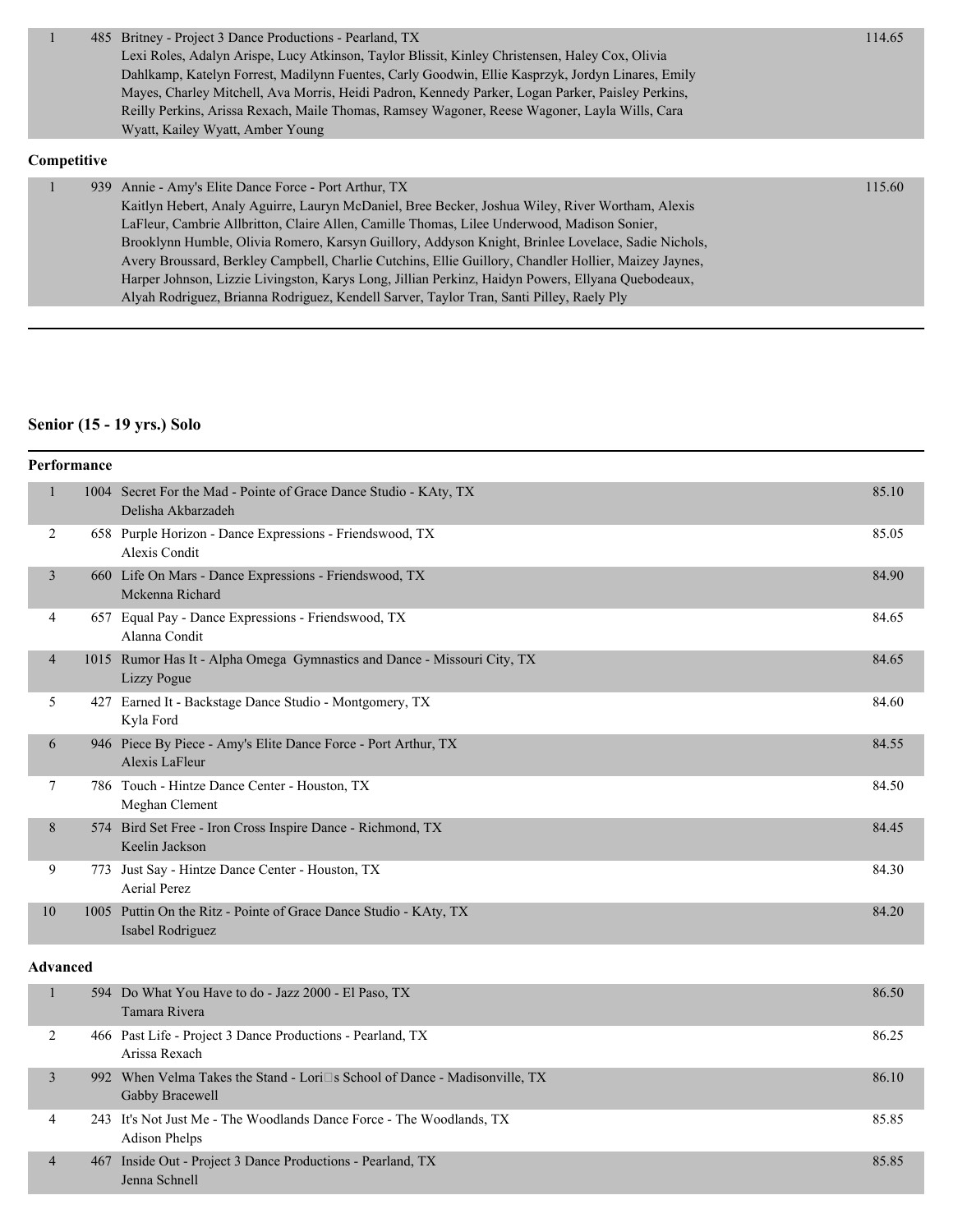| 4           |     | 770 I Lived - Hintze Dance Center - Houston, TX<br>Arya Mohammed                       | 85.85  |
|-------------|-----|----------------------------------------------------------------------------------------|--------|
| 5           | 474 | Downtown - Project 3 Dance Productions - Pearland, TX<br>Kailey Wyatt                  | 85.80  |
| 5           |     | 866 A Beautiful Dream - Houston Dance Works - Houston, TX<br><b>Aubrey Carter</b>      | 85.80  |
| 5           | 902 | Light - Chara Christian Dance Academy - Friendswood, TX<br>Mayah Whitmire              | 85.80  |
| 6           | 627 | Hold Your Breath - Jazz 2000 - El Paso, TX<br>Maria Siqueiros                          | 85.75  |
| 7           | 461 | Through Darkness I Move - Project 3 Dance Productions - Pearland, TX<br>Ava Morris     | 85.70  |
| 7           |     | 628 Maniac - Jazz 2000 - El Paso, TX<br>Fernanda Molinar                               | 85.70  |
| 8           | 475 | It's Not My Responsibility - Project 3 Dance Productions - Pearland, TX<br>Amber Young | 85.60  |
| 9           | 957 | Rise - Amy's Elite Dance Force - Port Arthur, TX<br>Karsyn Guillory                    | 85.35  |
| 10          | 809 | Applause - Hintze Dance Center - Houston, TX<br>Juliana Medina                         | 85.20  |
| Competitive |     |                                                                                        |        |
|             |     | 714 Spectrum - Texas Academy of Dance Arts - Oak Ridge North, TX                       | 116.90 |

|    |      | 714 Spectrum - Texas Academy of Dance Arts - Oak Ridge North, TX<br>Ella Anzalone      | 116.90 |
|----|------|----------------------------------------------------------------------------------------|--------|
| 2  |      | 835 Hold On - Jazz 2000 - El Paso, TX<br>Anakaren Valdez                               | 116.45 |
| 3  |      | 910 TaToom - Rhythm Inc. Dance Studio - Richmond, TX<br><b>Tatum Wise</b>              | 116.35 |
| 4  |      | 52 November Rain - June Badon Elite School of Dance - Port Neches, TX<br>Breelyn Badon | 116.30 |
| 5  | 647  | Sing it back - Jazz 2000 - El Paso, TX<br>Sofia Silva                                  | 116.15 |
| 6  | 748. | Selah - Core Dance Alliance - Sugar Land, TX<br>Emma Slauson                           | 116.10 |
| 7  | 717  | Ready Now - Texas Academy of Dance Arts - Oak Ridge North, TX<br>Lena Biamonte         | 116.05 |
| 7  |      | 721 Monsters - Texas Academy of Dance Arts - Oak Ridge North, TX<br>Jillian Sims       | 116.05 |
| 7  |      | 746 How Will I Know - Core Dance Alliance - Sugar Land, TX<br>Sydney Mata              | 116.05 |
| 8  |      | 645 Oceans - Jazz 2000 - El Paso, TX<br><b>Azul Portillo</b>                           | 116.00 |
| 9  |      | 718 Rosas - Texas Academy of Dance Arts - Oak Ridge North, TX<br>Reagan Wright         | 115.95 |
| 10 |      | 720 A Lover - Texas Academy of Dance Arts - Oak Ridge North, TX<br>Noelie Ellestad     | 115.90 |
| 10 |      | 972 One Fatal Moment - Houston Academy of Dance - Houston, TX<br>Ava Harrison          | 115.90 |
|    |      |                                                                                        |        |

# **Senior (15 - 19 yrs.) Duet/Trio**

| 646 No Time to Die - Jazz 2000 - El Paso, TX | 85.70 |
|----------------------------------------------|-------|
| Alexa Flores, Leila Morales, Miranda Guerra  |       |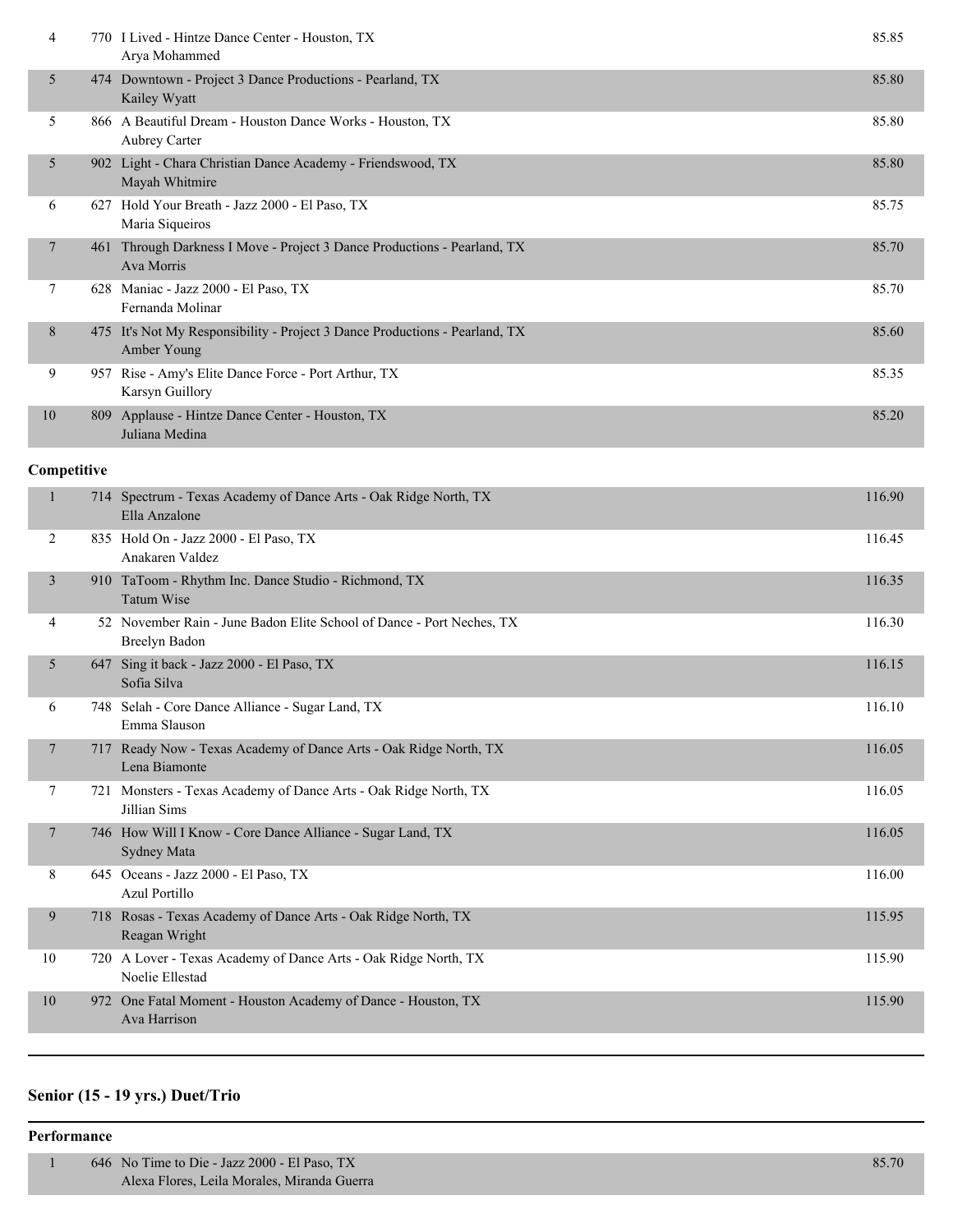| 2               | 653  | Truth Dressed Up In Lies - Dance Expressions - Friendswood, TX<br>Alanna Condit, Alexis Condit, Mckenna Richard | 85.35 |  |
|-----------------|------|-----------------------------------------------------------------------------------------------------------------|-------|--|
| $\overline{3}$  |      | 654 You Are Home - Dance Expressions - Friendswood, TX<br>Alanna Condit, Alexis Condit                          | 84.45 |  |
| <b>Advanced</b> |      |                                                                                                                 |       |  |
| 1               |      | 633 Hit Me With Your Best Shot - Jazz 2000 - El Paso, TX<br>Maria Siqueiros, Alitzel Villa                      | 85.55 |  |
| 2               | 831  | I Found - The Dance Warehouse of Sealy - Sealy, TX<br>Emma Niemeyer, Valerie Hahn                               | 85.10 |  |
| $\overline{3}$  |      | 566 Hello - Iron Cross Inspire Dance - Richmond, TX<br>Eleanor Preiss, Keelin Jackson                           | 84.75 |  |
| Competitive     |      |                                                                                                                 |       |  |
|                 |      | 970 Connectivity - Houston Academy of Dance - Houston, TX<br>Erin Sakolosky, Ava Harrison                       | 87.05 |  |
| 2               | 719. | Gentry - Texas Academy of Dance Arts - Oak Ridge North, TX<br>Elle Anzelone, Ellian Cime                        | 87.00 |  |

| Ella Anzalone, Jillian Sims                       |  |
|---------------------------------------------------|--|
| 790 Open Arms - Hintze Dance Center - Houston, TX |  |
| Karina Williams, Kara Williams                    |  |

# **Senior (15 - 19 yrs.) Small**

| Performance    |                 |                                                                                                                                                                                  |        |  |
|----------------|-----------------|----------------------------------------------------------------------------------------------------------------------------------------------------------------------------------|--------|--|
| $\mathbf{1}$   |                 | 969 Hip Hop Remix - Sondra Stark Dance Studio - De Quincy, LA<br>Madison Adams, Brinlee Buxton, McKyla Clark, Hannah LeJeune, Canyon Royer, Sophia Snyder                        | 112.10 |  |
|                | <b>Advanced</b> |                                                                                                                                                                                  |        |  |
| $\mathbf{1}$   |                 | 218 Under Pressure - The Woodlands Dance Force - The Woodlands, TX<br>Adison Phelps, Aislynn Brock, Elie Grace Kahl, Hannah Prejean, Isabella Schiffman                          | 114.15 |  |
| 1              |                 | 940 Jumpin' Jumpin' - Amy's Elite Dance Force - Port Arthur, TX<br>Kaitlyn Hebert, Alexis LaFleur, Camille Thomas, Santi Pilley, Brinlee Lovelace, Raely Ply, Olivia<br>Romero   | 114.15 |  |
| $\overline{2}$ |                 | 601 You Belong - Chara Christian Dance Academy - Friendswood, TX<br>Kyralynn McGee, Cori Weldon, Taylor Slaughter, Mackenzie Dearmon, Hannah Gibson                              | 114.05 |  |
| 3              |                 | 564 Writing's On the Wall - Iron Cross Inspire Dance - Richmond, TX<br>Sophie Flood, Eleanor Preiss, Elisabeth Kubena, Keelin Jackson, Rose Leachman                             | 113.85 |  |
| $\overline{4}$ |                 | 217 Symphony - The Woodlands Dance Force - The Woodlands, TX<br>Aislynn Brock, Elie Grace Kahl, Adison Phelps, Hannah Prejean, Isabella Schiffman                                | 113.65 |  |
| 5              |                 | 826 In the Air Tonight - The Dance Warehouse of Sealy - Sealy, TX<br>Emma Niemeyer, Emmy McDaniel, MaKenna Glass, Valerie Hahn                                                   | 113.20 |  |
| 6              |                 | 599 Run Devil Run - Chara Christian Dance Academy - Friendswood, TX<br>Kyralynn McGee, Cori Weldon, Taylor Slaughter, Mackenzie Dearmon, Hannah Gibson                           | 113.00 |  |
| $\tau$         |                 | 600 Newton's Cradle - Chara Christian Dance Academy - Friendswood, TX<br>Kyralynn McGee, Cori Weldon, Taylor Slaughter, Mackenzie Dearmon, Hannah Gibson                         | 112.75 |  |
|                | Competitive     |                                                                                                                                                                                  |        |  |
| $\mathbf{1}$   |                 | 706 Hush Hush - Texas Academy of Dance Arts - Oak Ridge North, TX<br>Lena Biamonte, Ella Anzalone, Hannah McCready, Reagan Wright, Noelie Ellestad, Jillian Sims, Dagny<br>Graff | 117.85 |  |
| 1              |                 | 707 Bag Lady - Texas Academy of Dance Arts - Oak Ridge North, TX<br>Reagan Wright, Noelie Ellestad, Lena Biamonte, Hannah McCready, Ella Anzalone, Ava Takenaka,                 | 117.85 |  |

Alexis Hults 2 711 Say What You Will - Texas Academy of Dance Arts - Oak Ridge North, TX 117.40 Lena Biamonte, Ella Anzalone, Reagan Wright, Noelie Ellestad, Jillian Sims